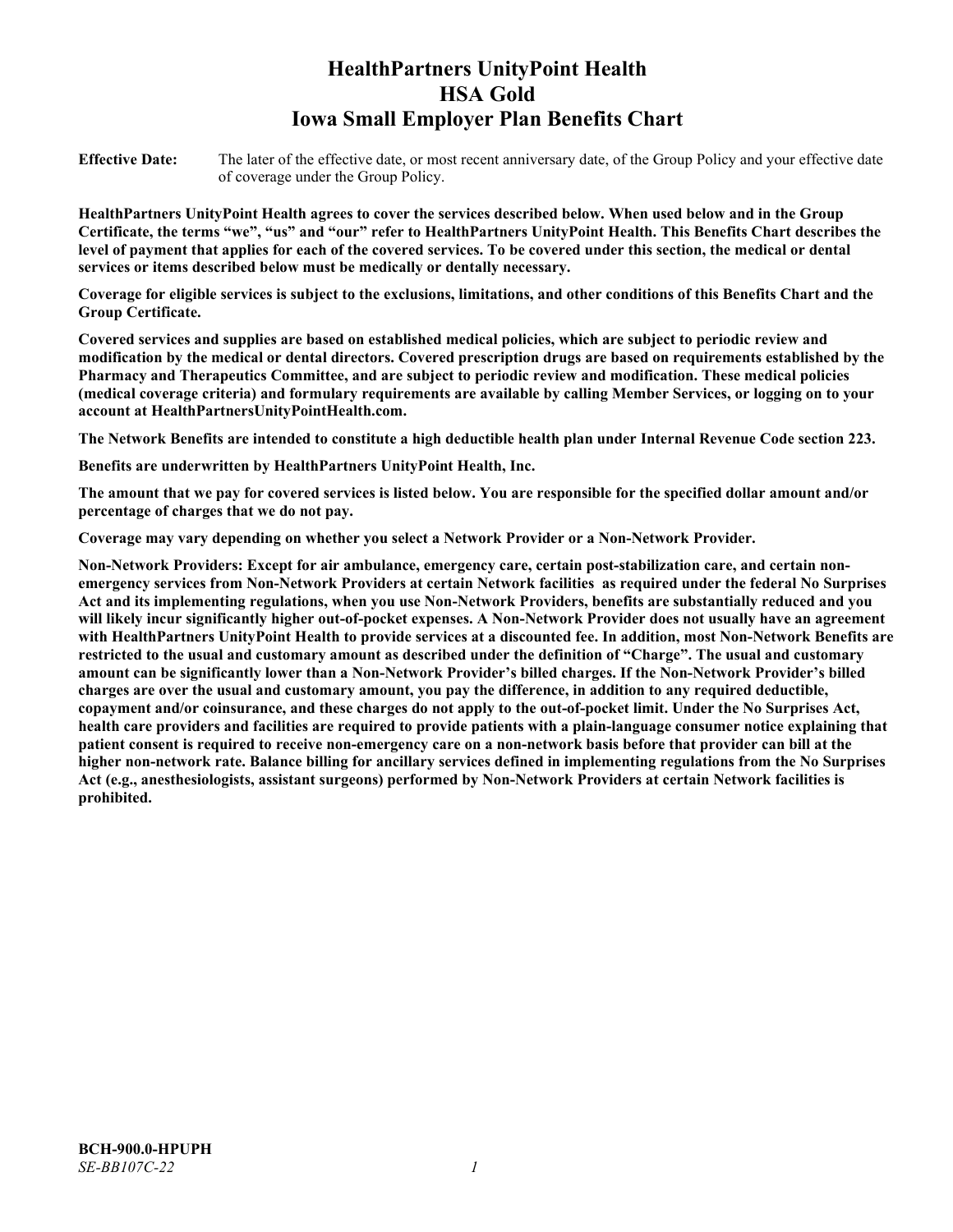# **These definitions apply to this Benefits Chart. They also apply to the Group Certificate.**

| <b>Biosimilar drug:</b> | A prescription drug, approved by the Food and Drug Administration (FDA), that the FDA has<br>determined is biosimilar to and interchangeable with a biological brand name drug. Biosimilar<br>drugs are not considered generic drugs and are not covered under the generic drug benefit.                                                                                                                                                                                                                                                                                                                                           |
|-------------------------|------------------------------------------------------------------------------------------------------------------------------------------------------------------------------------------------------------------------------------------------------------------------------------------------------------------------------------------------------------------------------------------------------------------------------------------------------------------------------------------------------------------------------------------------------------------------------------------------------------------------------------|
| <b>Brand name drug:</b> | A prescription drug, approved by the Food and Drug Administration (FDA), that is<br>manufactured, sold, or licensed for sale under a trademark by the pharmaceutical company that<br>originally researched and developed the drug. Brand name drugs have the same active-ingredient<br>formula as the generic version of the drug. However, generic drugs are manufactured and sold by<br>other drug manufacturers and are generally not available until after the patent on the brand name<br>drug has expired. A few brand name drugs may be covered at the generic drug benefit level if<br>this is indicated on the formulary. |
| Calendar year:          | This is the 12-month period beginning 12:01 A.M. central time, on January 1, and ending 12:00<br>A.M. central time of the next following December 31.                                                                                                                                                                                                                                                                                                                                                                                                                                                                              |
| Charge:                 | For covered services delivered by participating Network Providers, is the provider's discounted<br>charge for a given medical/surgical service, procedure or item.                                                                                                                                                                                                                                                                                                                                                                                                                                                                 |
|                         | For covered services delivered by Non-Network providers, a contracted rate may apply if such<br>arrangement is available to HealthPartners UnityPoint Health.                                                                                                                                                                                                                                                                                                                                                                                                                                                                      |
|                         | For the Usual and Customary Charge for covered services delivered by Non-Network Providers,<br>our payment is calculated using one of the following options to be determined at the discretion of<br>HealthPartners UnityPoint Health: 1) a percentage of the Medicare fee schedule; 2) a comparable<br>schedule if the service is not on the Medicare fee schedule; or 3) a commercially reasonable rate<br>for such service.                                                                                                                                                                                                     |
|                         | The usual and customary charge is the maximum amount allowed that we consider in the<br>calculation of the payment of charges incurred for certain covered services. You must pay for<br>any charges above the usual and customary charge, and they do not apply to the out-of-pocket<br>limit.                                                                                                                                                                                                                                                                                                                                    |
|                         | A charge is incurred for covered ambulatory medical and surgical services, on the date the<br>service or item is provided. A charge is incurred for covered inpatient services, on the date of<br>admission to a hospital. To be covered, a charge must be incurred on or after your effective date<br>and on or before the termination date.                                                                                                                                                                                                                                                                                      |
| Copayment/coinsurance:  | The specified dollar amount, or percentage, of charges incurred for covered services, which we<br>do not pay, but which you must pay, each time you receive certain medical services, procedures<br>or items. Our payment for those covered services or items begins after the copayment or<br>coinsurance is satisfied. Covered services or items requiring a copayment or coinsurance are<br>specified in this Benefits Chart.                                                                                                                                                                                                   |
|                         | For services provided by a Network Provider:                                                                                                                                                                                                                                                                                                                                                                                                                                                                                                                                                                                       |
|                         | An amount which is listed as a flat dollar copayment is applied to a Network Provider's<br>discounted charges for a given service. However, if the Network Provider's discounted charge<br>for a service or item is less than the flat dollar copayment, you will pay the Network Provider's<br>discounted charge. An amount which is listed as a percentage of charges or coinsurance is based<br>on the Network Provider's discounted charges, calculated at the time the claim is processed,<br>which may include an agreed upon fee schedule rate for case rate or withhold arrangements.                                      |
|                         | For services provided by a Non-Network Provider:                                                                                                                                                                                                                                                                                                                                                                                                                                                                                                                                                                                   |
|                         | Any copayment or coinsurance is applied to the lesser of the provider's charges or the usual and<br>customary charge for a service.                                                                                                                                                                                                                                                                                                                                                                                                                                                                                                |
|                         | A copayment or coinsurance is due at the time a service is provided, or when billed by the<br>provider.                                                                                                                                                                                                                                                                                                                                                                                                                                                                                                                            |
|                         |                                                                                                                                                                                                                                                                                                                                                                                                                                                                                                                                                                                                                                    |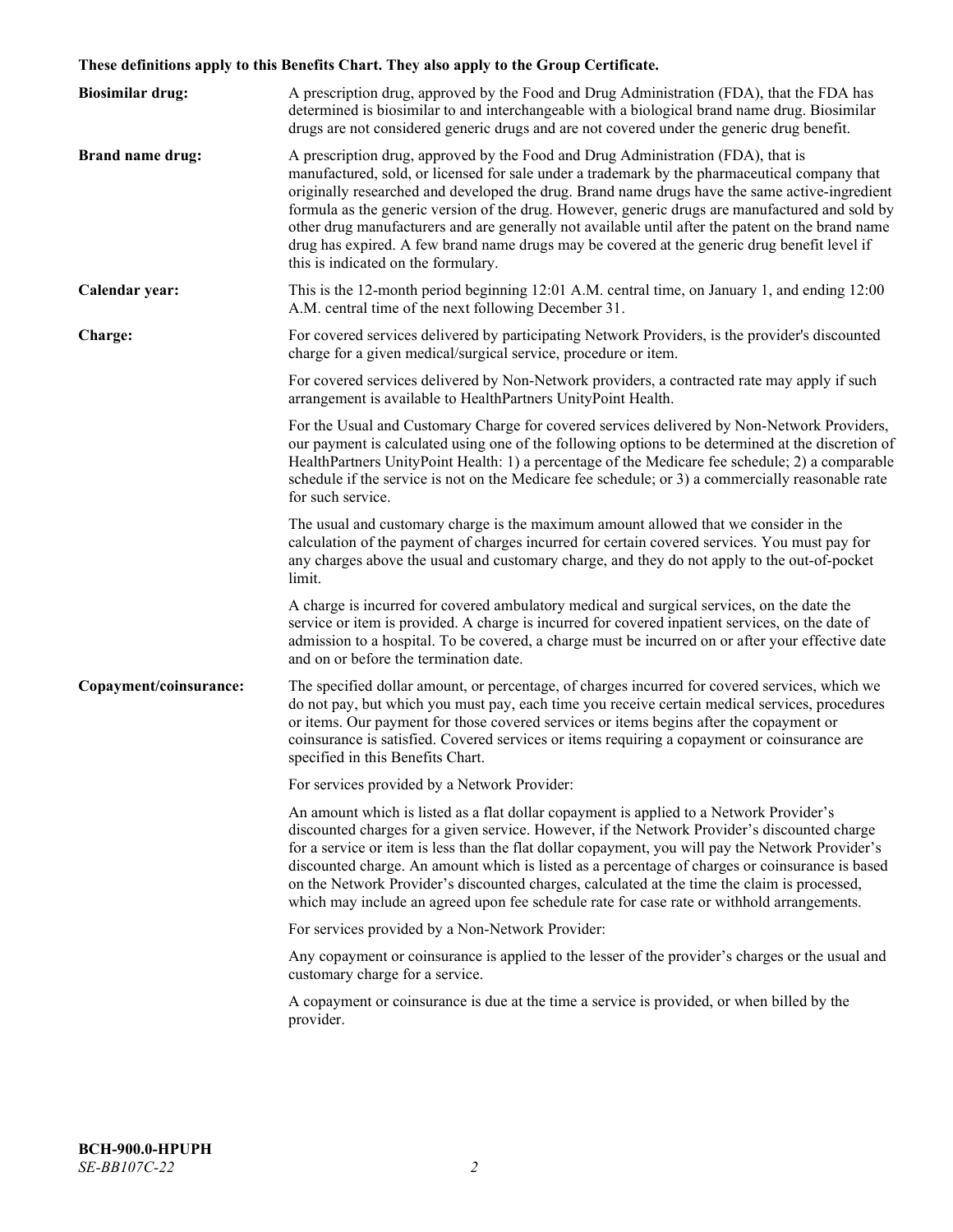| Deductible:               | The specified dollar amount of charges incurred for covered services, which we do not pay, but<br>an enrollee or a family has to pay first in a calendar year. Our payment for those services or items<br>begins after the deductible is satisfied. For Network Providers, the amount of the charges that<br>apply to the deductible are based on the Network Provider's discounted charges, calculated at the<br>time the claim is processed, which may include an agreed upon fee schedule rate for case rate or<br>withhold arrangements. For Non-Network Providers, the amount of charges that apply to the<br>deductible are the lesser of the provider's charges or the usual and customary charge for a<br>service. |
|---------------------------|----------------------------------------------------------------------------------------------------------------------------------------------------------------------------------------------------------------------------------------------------------------------------------------------------------------------------------------------------------------------------------------------------------------------------------------------------------------------------------------------------------------------------------------------------------------------------------------------------------------------------------------------------------------------------------------------------------------------------|
|                           | Any amounts paid or reimbursed by a third party, including but not limited to: point of service<br>rebates, manufacturer coupons, manufacturer debit cards or other forms of direct reimbursement<br>to an insured for a product or service, will not apply toward your deductible, to the extent<br>permitted under state and federal law.                                                                                                                                                                                                                                                                                                                                                                                |
|                           | Your plan has an embedded deductible. This means once an insured meets the individual<br>deductible, the plan begins paying benefits for that person. If two or more members of the family<br>meet the family deductible, the plan begins paying benefits for all members of the family,<br>regardless of whether each insured has met the individual deductible. However, an insured may<br>not contribute more than the individual deductible toward the family deductible.                                                                                                                                                                                                                                              |
|                           | All services are subject to the deductible, unless otherwise indicated below in this Benefits Chart.                                                                                                                                                                                                                                                                                                                                                                                                                                                                                                                                                                                                                       |
| Formulary:                | This is a current list, which may be revised from time to time, of prescription drugs, medications,<br>equipment and supplies covered by us as indicated in this Benefits Chart which are covered at the<br>highest benefit level. Some drugs on the formulary may require prior authorization to be covered<br>as formulary drugs. The formulary, and information on drugs that require prior authorization, are<br>available by calling Member Services, or logging on to your account at<br>HealthPartnersUnityPointHealth.com.                                                                                                                                                                                         |
| Generic drug:             | A prescription drug, approved by the Food and Drug Administration (FDA) that the FDA has<br>determined is comparable to a brand name drug product in dosage form, strength, route of<br>administration, quality, intended use and documented bioequivalence. Generally, generic drugs<br>cost less than brand name drugs. Some brand name drugs may be covered at the generic drug<br>benefit level if this is indicated on the formulary.                                                                                                                                                                                                                                                                                 |
| Lifetime maximum benefit: | The specified coverage limit actually paid by us for services and/or charges incurred by you for a<br>given procedure or diagnosis. Payment of benefits under this Benefits Chart ceases when that<br>lifetime maximum benefit is reached. You have to pay for any subsequent charges. Essential<br>health benefits are not subject to any lifetime maximums.                                                                                                                                                                                                                                                                                                                                                              |
| Non-formulary drug:       | This is a prescription drug, approved by the Food and Drug Administration (FDA), that is not on<br>the formulary, is medically necessary and is not investigative or otherwise excluded under the<br>Certificate.                                                                                                                                                                                                                                                                                                                                                                                                                                                                                                          |
| Out-of-pocket expenses:   | You pay the specified copayments/coinsurance and deductibles applicable for particular services,<br>subject to the out-of-pocket limits described below. These amounts are in addition to the monthly<br>premium payments.                                                                                                                                                                                                                                                                                                                                                                                                                                                                                                 |
| Out-of-pocket limit:      | You pay the copayments/coinsurance and deductibles for covered services, to the individual or<br>family out-of-pocket limits. Thereafter we cover 100% of charges incurred for all other covered<br>services, for the rest of the calendar year. You pay amounts greater than the out-of-pocket limits<br>if you exceed any lifetime maximum benefit or any visit or day limits. Essential health benefits<br>are not subject to any lifetime maximums.                                                                                                                                                                                                                                                                    |
|                           | Non-Network Benefits above the usual and customary charge (see definition of charge above) do<br>not apply to the out-of-pocket limit.                                                                                                                                                                                                                                                                                                                                                                                                                                                                                                                                                                                     |
|                           | Non-Network Benefits for transplant surgery do not apply to the out-of-pocket limit.                                                                                                                                                                                                                                                                                                                                                                                                                                                                                                                                                                                                                                       |
|                           | Any amounts paid or reimbursed by a third party, including but not limited to: point of service<br>rebates, manufacturer coupons, manufacturer debit cards or other forms of direct reimbursement<br>to an insured for a product or service, will not apply as an out-of-pocket expense, to the extent<br>permitted under state and federal law.                                                                                                                                                                                                                                                                                                                                                                           |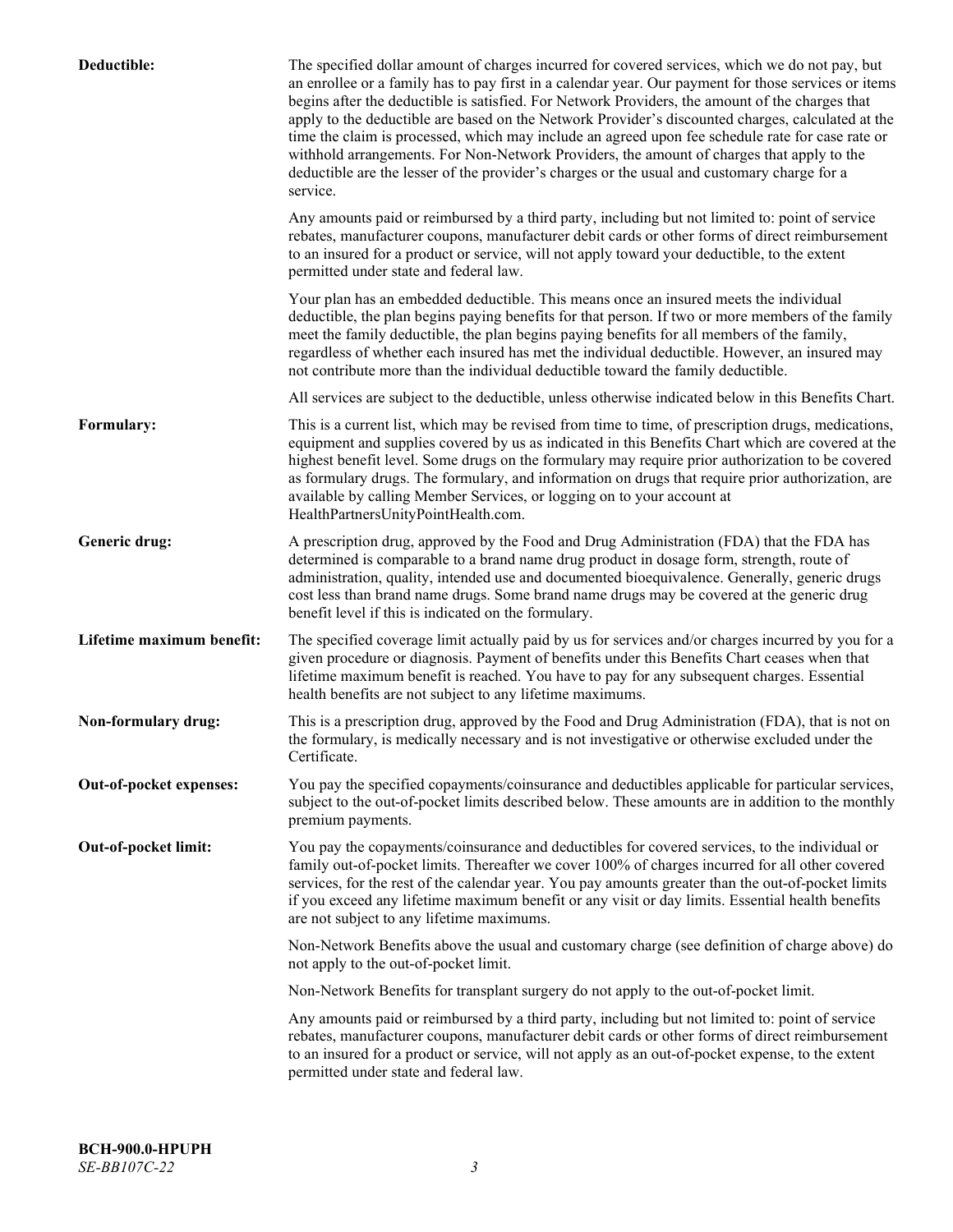|                              | You are responsible to keep track of the out-of-pocket expenses. Contact our Member Services<br>department for assistance in determining the amount paid by the enrollee for specific eligible<br>services received. Claims for reimbursement under the out-of-pocket limit provisions are subject<br>to the same time limits and provisions described under the "Claims Provisions" section of the<br>Certificate.                                                                                                                |
|------------------------------|------------------------------------------------------------------------------------------------------------------------------------------------------------------------------------------------------------------------------------------------------------------------------------------------------------------------------------------------------------------------------------------------------------------------------------------------------------------------------------------------------------------------------------|
| <b>Preventive drug list:</b> | This is a current list, which may be revised from time to time, of certain formulary preventive<br>prescription drugs and certain diabetic supplies, covered under the Plan as indicated in this<br>Benefits Chart. The Preventive Drug List is available by logging on to your account at<br>HealthPartnersUnityPointHealth.com or by calling Member Services.                                                                                                                                                                    |
| <b>Specialty drug list:</b>  | This is a current list, which may be revised from time to time, of prescription drugs, medications,<br>equipment and supplies, which are typically bio-pharmaceuticals. The purpose of a specialty<br>drug list is to facilitate enhanced monitoring of complex therapies used to treat specific<br>conditions. Specialty drugs are covered by us as indicated in this Benefits Chart. The specialty<br>drug list is available by calling Member Services, or logging on to your account at<br>HealthPartnersUnityPointHealth.com. |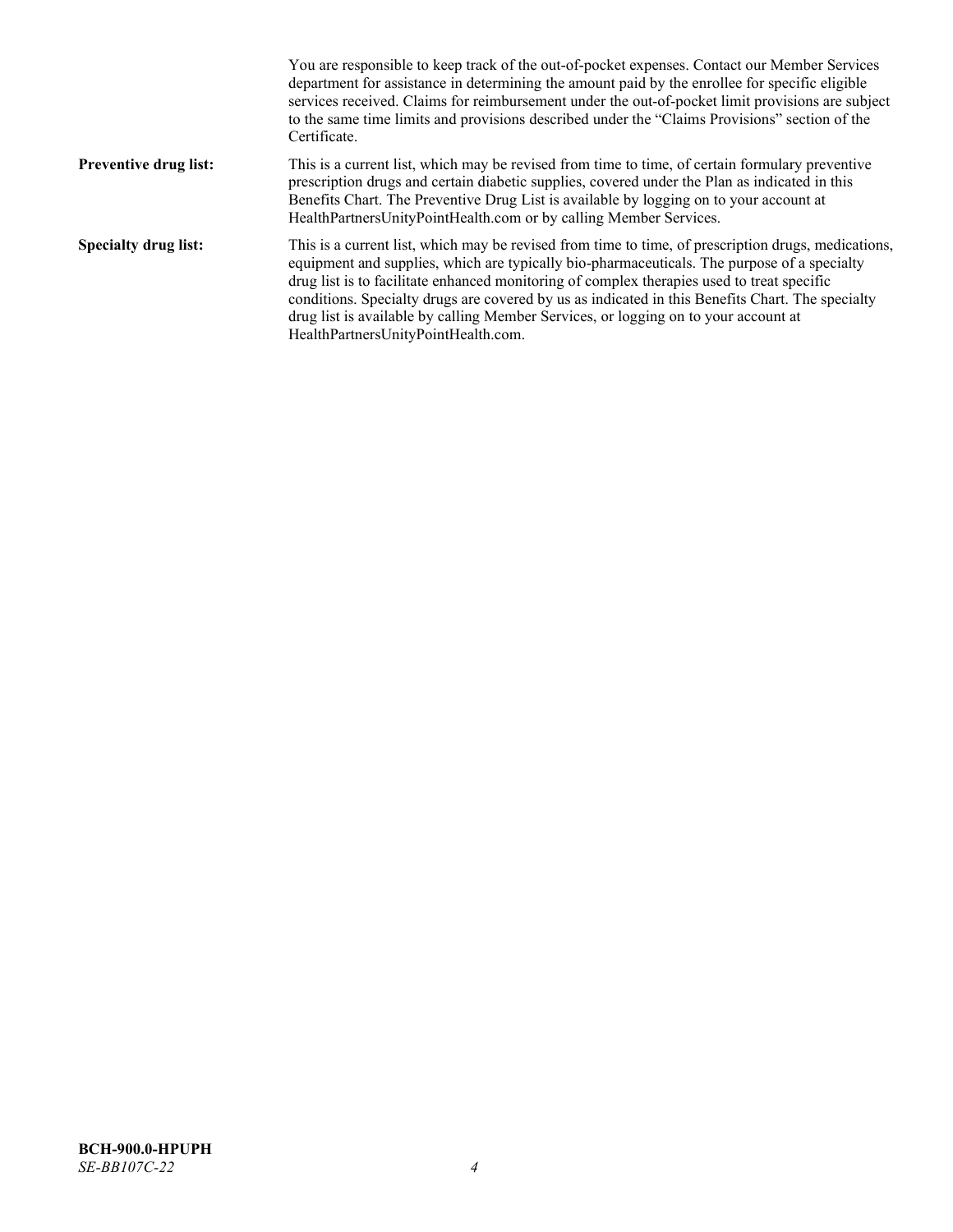# **DEDUCTIBLES, OUT-OF-POCKET LIMITS AND LIFETIME MAXIMUMS**

#### **Individual calendar year deductible**

| <b>Network Benefits</b> | <b>Non-Network Benefits</b> |
|-------------------------|-----------------------------|
| \$3,000                 | \$10,000                    |

#### **Family calendar year deductible**

| <b>Network Benefits</b> | <b>Non-Network Benefits</b> |
|-------------------------|-----------------------------|
| \$6,000                 | \$20,000                    |

Separate deductibles must be satisfied under the Network Benefits and Non-Network Benefits.

Your plan has an embedded deductible. This means once an insured meets the individual deductible, the plan begins paying benefits for that person. If two or more members of the family meet the family deductible, the plan begins paying benefits for all members of the family, regardless of whether each insured has met the individual deductible. However, an insured may not contribute more than the individual deductible toward the family deductible.

Any amounts paid or reimbursed by a third party, including but not limited to: point of service rebates, manufacturer coupons, manufacturer debit cards or other forms of direct reimbursement to an insured for a product or service, will not apply toward your deductible, to the extent permitted under state and federal law.

#### **Individual calendar year out-of-pocket limit**

| <b>Network Benefits</b> | <b>Non-Network Benefits</b> |
|-------------------------|-----------------------------|
| \$3,300                 | \$30,000                    |

#### **Family calendar year out-of-pocket limit**

| <b>Network Benefits</b> | Non-Network Benefits |
|-------------------------|----------------------|
| \$6,600                 | \$60,000             |

Separate out-of-pocket limits must be satisfied under the Network Benefits and Non-Network Benefits.

Non-Network Benefits above the usual and customary charge will not apply toward the individual or family out-of-pocket limit.

Non-Network Benefits for transplant surgery do not apply to the out-of-pocket limit.

Any amounts paid or reimbursed by a third party, including but not limited to: point of service rebates, manufacturer coupons, manufacturer debit cards or other forms of direct reimbursement to an insured for a product or service, will not apply as an out-ofpocket expense, to the extent permitted under state and federal law.

#### **Lifetime maximum benefit for bariatric surgery**

| <b>Network Benefits</b> | <b>Non-Network Benefits</b> |
|-------------------------|-----------------------------|
| <sup>I</sup> Inlimited. | \$5,000                     |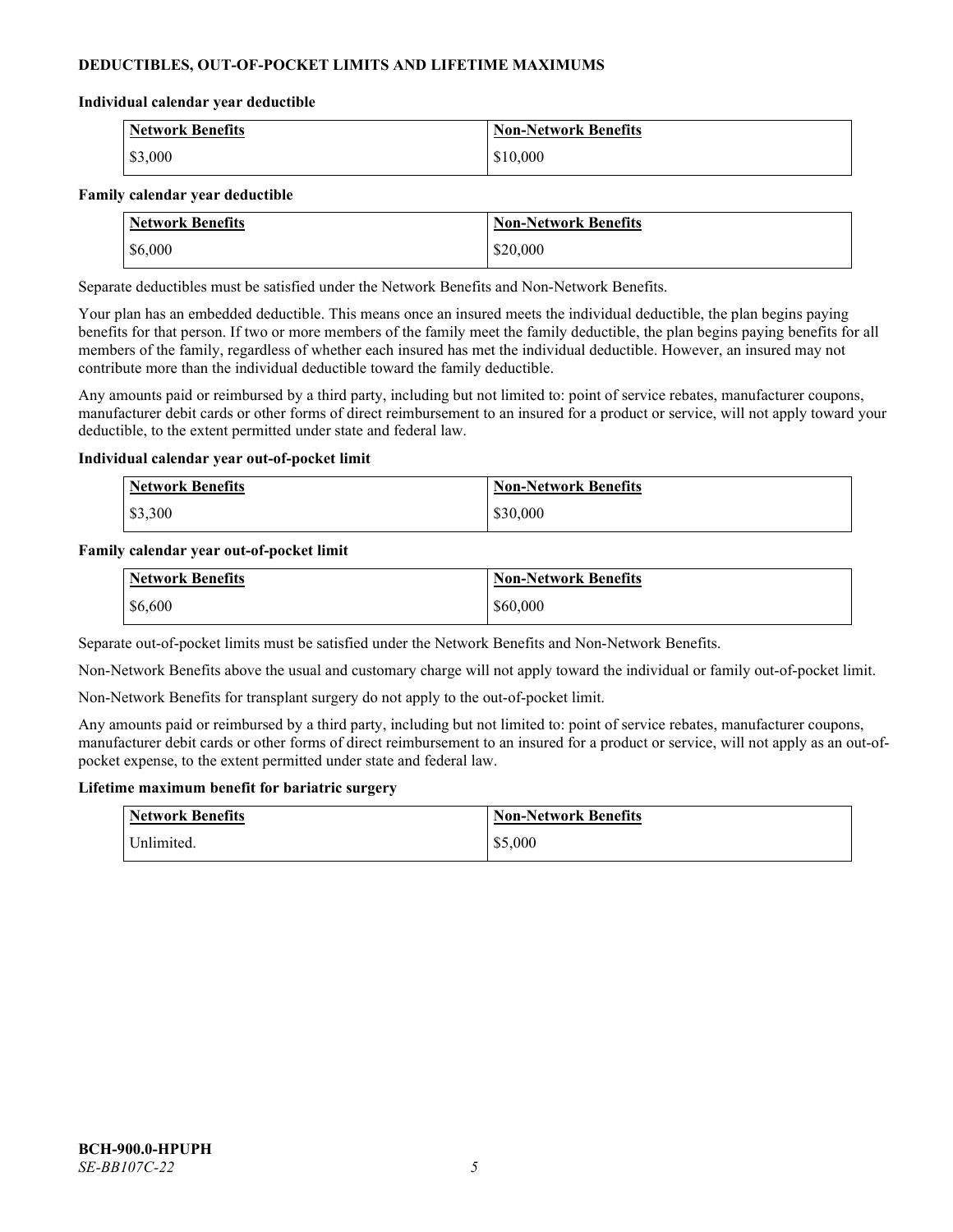# **AMBULANCE AND MEDICAL TRANSPORTATION**

#### **Covered Services:**

We cover ambulance and medical transportation for medical emergencies.

We also cover medically necessary, non-emergency ground and air medical transportation if it meets our coverage criteria.

Under the No Surprises Act, non-network air ambulance providers may not bill patients for more than their cost-sharing responsibility for the corresponding Network service.

Covered services and supplies are based on established medical policies, which are subject to periodic review and modification by the medical or dental directors. These medical policies (medical coverage criteria) and applicable prior authorization requirements are available by calling Member Services, or logging on to your account at [HealthPartnersUnityPointHealth.com.](https://www.healthpartnersunitypointhealth.com/)

| <b>Network Benefits</b>       | <b>Non-Network Benefits</b> |
|-------------------------------|-----------------------------|
| 100% of the charges incurred. | See Network Benefits.       |

#### **Not Covered:**

See "Services Not Covered" in the Group Certificate.

# **BEHAVIORAL HEALTH SERVICES**

#### **Covered Services:**

Covered services are based on established medical policies, which are subject to periodic review and modification by the medical directors. These medical policies (medical coverage criteria) are available by calling Member Services, or logging on to your account at [HealthPartnersUnityPointHealth.com.](https://www.healthpartnersunitypointhealth.com/)

### **Mental health services**

We cover services for mental health diagnoses as described in the Diagnostic and Statistical Manual of Mental Disorders – Fifth Edition (DSM-5) (most recent edition).

**Outpatient services including intensive outpatient and day treatment services:** We cover medically necessary outpatient professional mental health services for evaluation, crisis intervention, and treatment of mental health disorders.

A comprehensive diagnostic assessment will be used as the basis for a determination by a mental health professional, concerning the appropriate treatment and the extent of services required.

Outpatient services we cover for a diagnosed mental health condition include the following:

- Individual, group, family, and multi-family therapy;
- Medication management provided by a physician, certified nurse practitioner, or physician's assistant;
- Psychological testing services for the purposes of determining the differential diagnoses and treatment planning for patients currently receiving behavioral health services;
- Day treatment and intensive outpatient services in a licensed program;
- Partial hospitalization services in a licensed hospital or community mental health center;
- Psychotherapy and nursing services provided in the home if authorized by us; and
- Treatment for gender dysphoria.

| <b>Network Benefits</b>       | <b>Non-Network Benefits</b>  |
|-------------------------------|------------------------------|
| 100% of the charges incurred. | 50% of the charges incurred. |

#### **Group therapy**

| <b>Network Benefits</b>       | <b>Non-Network Benefits</b>  |
|-------------------------------|------------------------------|
| 100% of the charges incurred. | 50% of the charges incurred. |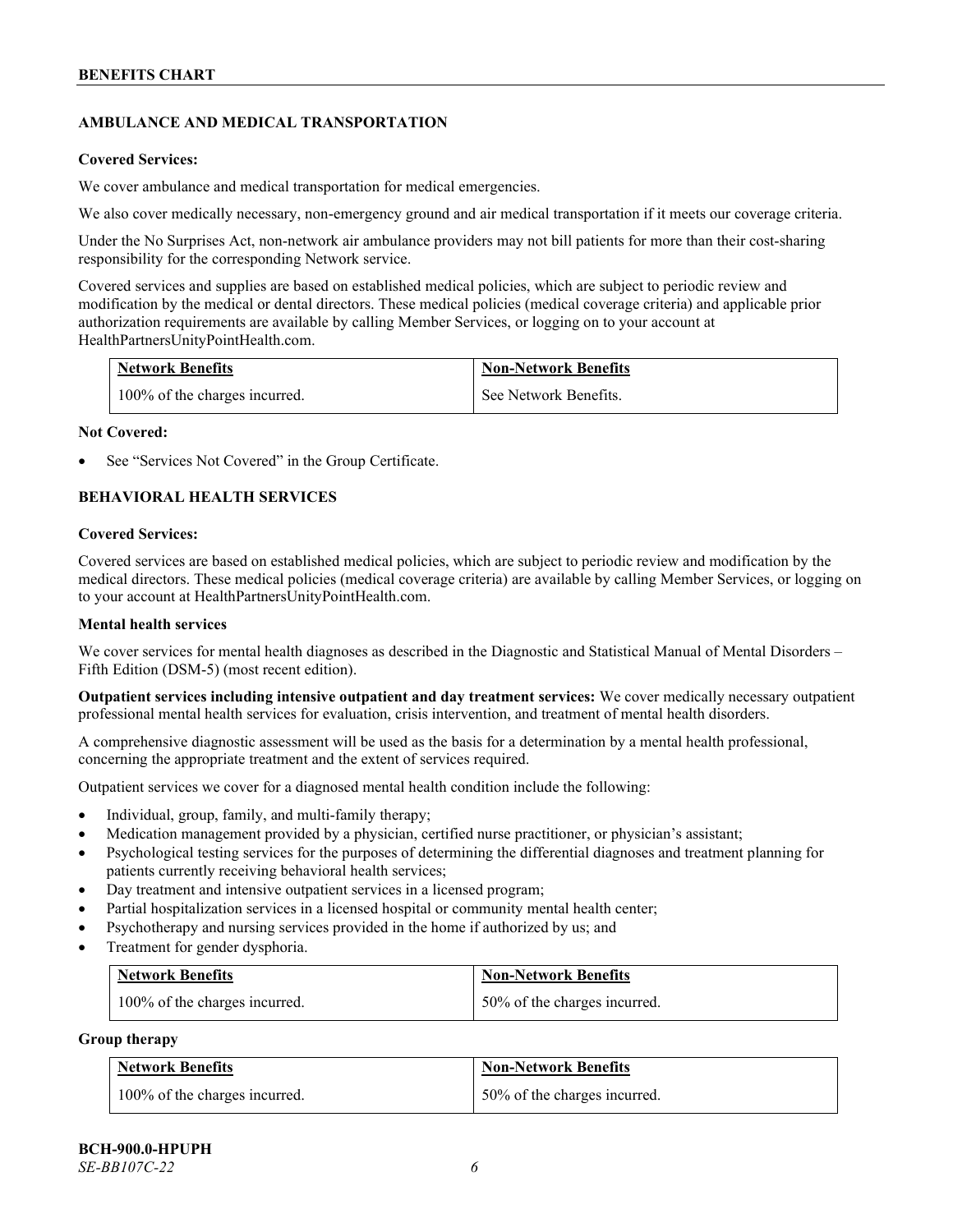**Inpatient services, including mental health residential treatment services:** We cover the following:

- Medically necessary inpatient services in a hospital and professional services for treatment of mental health disorders. Medical stabilization is covered under inpatient hospital services in the "Hospital and Skilled Nursing Facility Services" section; and
- Medically necessary mental health residential treatment services. This care must be authorized by us and provided by a hospital or residential behavioral health treatment facility licensed by the local state or Department of Health and Human Services. Services not covered under this benefit include halfway houses, group homes, extended care facilities, shelter services, correctional services, detention services, transitional services, group residential services, foster care services and wilderness programs.

| <b>Network Benefits</b>       | <b>Non-Network Benefits</b>  |
|-------------------------------|------------------------------|
| 100% of the charges incurred. | 50% of the charges incurred. |

#### **Substance use disorder (SUD) services**

We cover medically necessary services for assessments by a licensed alcohol and drug counselor and treatment of substance use disorders as defined in the latest edition of the DSM-5.

**Outpatient services, including intensive outpatient and day treatment services:** We cover medically necessary outpatient professional services for the diagnosis and treatment of substance use disorder. Substance use disorder treatment services must be provided by a program licensed by the local Department of Health and Human Services.

Outpatient services we cover for a diagnosed substance use disorder include the following:

- Individual, group, family, and multi-family therapy provided in an office setting;
- Opiate replacement therapy including methadone and buprenorphine treatment; and
- Day treatment and intensive outpatient services in a licensed program.

| <b>Network Benefits</b>       | <b>Non-Network Benefits</b>  |
|-------------------------------|------------------------------|
| 100% of the charges incurred. | 50% of the charges incurred. |

**Inpatient services:** We cover the following:

- Medically necessary inpatient services in a hospital or primary residential treatment in a licensed substance use disorder treatment center. Primary residential treatment is an intensive residential treatment program of limited duration, typically 30 days or less.
- Services provided in a hospital that is licensed by the local state and accredited by Medicare; and
- Detoxification services in a hospital or community detoxification facility if it is licensed by the local Department of Health and Human Services.

| <b>Network Benefits</b>       | <b>Non-Network Benefits</b>  |
|-------------------------------|------------------------------|
| 100% of the charges incurred. | 50% of the charges incurred. |

**Not Covered:**

See "Services Not Covered" in the Group Certificate.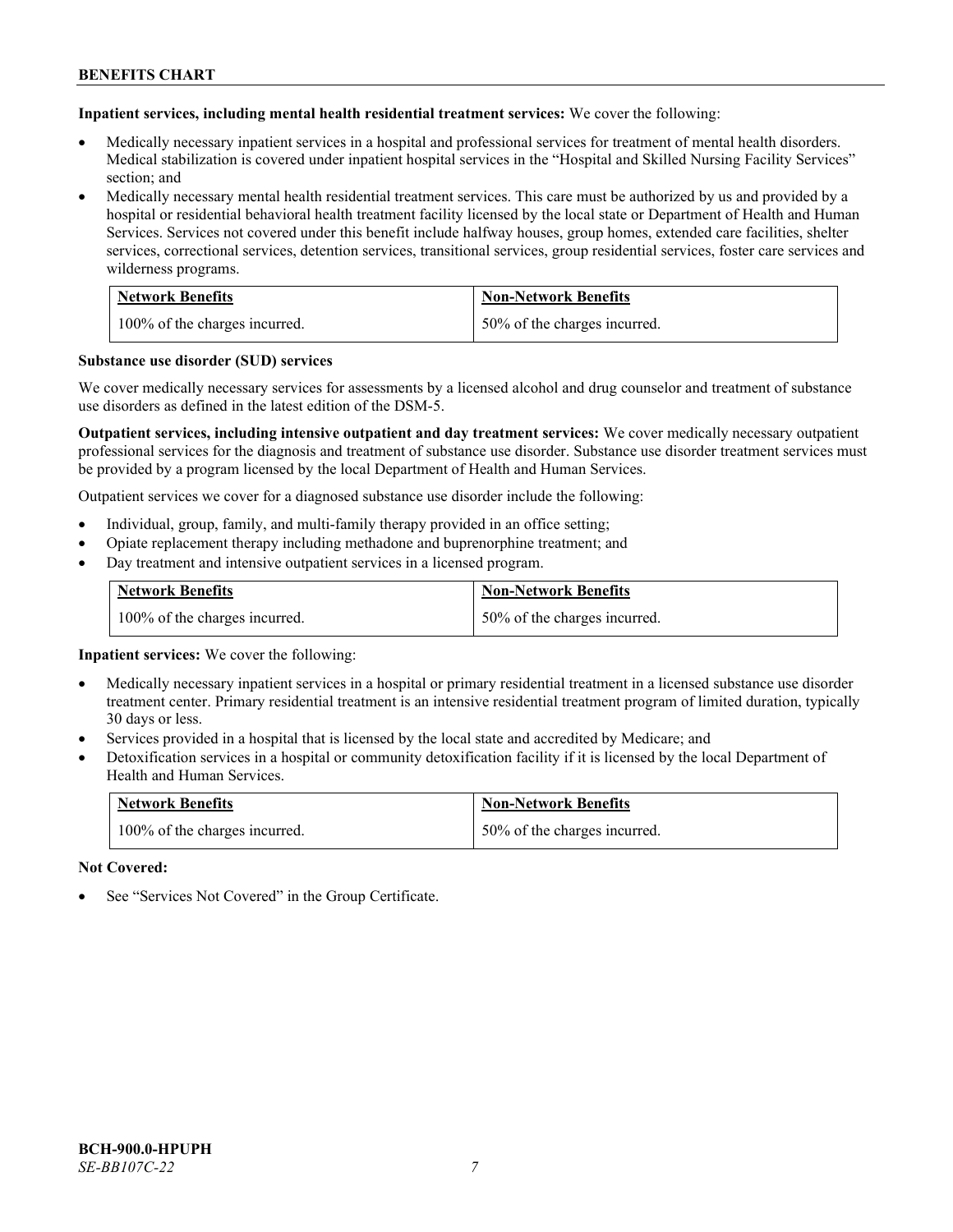# **CHIROPRACTIC SERVICES**

### **Covered Services:**

We cover chiropractic services for rehabilitative care. Chiropractic services are adjustments to any abnormal articulations of the human body, especially those of the spinal column, for the purpose of giving freedom of action to impinged nerves that may cause pain or deranged function.

Massage therapy which is performed in conjunction with other treatment/modalities by a chiropractor, is part of a prescribed treatment plan and is not billed separately is covered.

| <b>Network Benefits</b>       | <b>Non-Network Benefits</b>  |
|-------------------------------|------------------------------|
| 100% of the charges incurred. | 50% of the charges incurred. |

**Not Covered:**

- Massage therapy for the purpose of comfort or convenience of the insured.
- See "Services Not Covered" in the Group Certificate.

# **CLINICAL TRIALS**

#### **Covered Services:**

We cover certain routine services if you participate in a Phase I, Phase II, Phase III or Phase IV clinical trial that is conducted in relation to the prevention, detection, or treatment of cancer or other life-threatening disease or condition as defined in the Affordable Care Act. We cover routine patient costs for services that would be eligible under this Benefits Chart if the service were provided outside of a clinical trial.

| <b>Network Benefits</b>                              | <b>Non-Network Benefits</b>                          |
|------------------------------------------------------|------------------------------------------------------|
| Coverage level is same as corresponding Network      | Coverage level is same as corresponding Non-Network  |
| Benefits, depending on type of service provided such | Benefits, depending on type of service provided such |
| as Office Visits for Illness or Injury, Inpatient or | as Office Visits for Illness or Injury, Inpatient or |
| <b>Outpatient Hospital Services.</b>                 | <b>Outpatient Hospital Services.</b>                 |

# **Not Covered:**

- The investigative item, device or service itself.
- Items or services that are provided solely to satisfy data collection and analysis needs and that are not used in the direct clinical management of the patient.
- A service that is clearly inconsistent with widely accepted and established standards of care for a particular diagnosis.
- See "Services Not Covered" in the Group Certificate.

# **DENTAL SERVICES**

#### **Covered Services:**

We cover services as described below.

**Accidental dental services:** We cover dentally necessary services to treat and restore damage done to sound, natural, unrestored teeth as a result of an accidental injury. Coverage is for damage caused by external trauma to face and mouth only, not for cracked or broken teeth which result from biting or chewing. We cover restorations, root canals, crowns and replacement of teeth lost that are directly related to the accident in which the insured was involved. We cover initial exams, xrays, and palliative treatment including extractions, and other oral surgical procedures directly related to the accident. Subsequent treatment must be initiated within the specified timeframe and must be directly related to the accident. We do not cover restoration and replacement of teeth that are not "sound and natural" at the time of the accident.

Full mouth rehabilitation to correct occlusion (bite) and malocclusion (misaligned teeth not due to the accident) are not covered.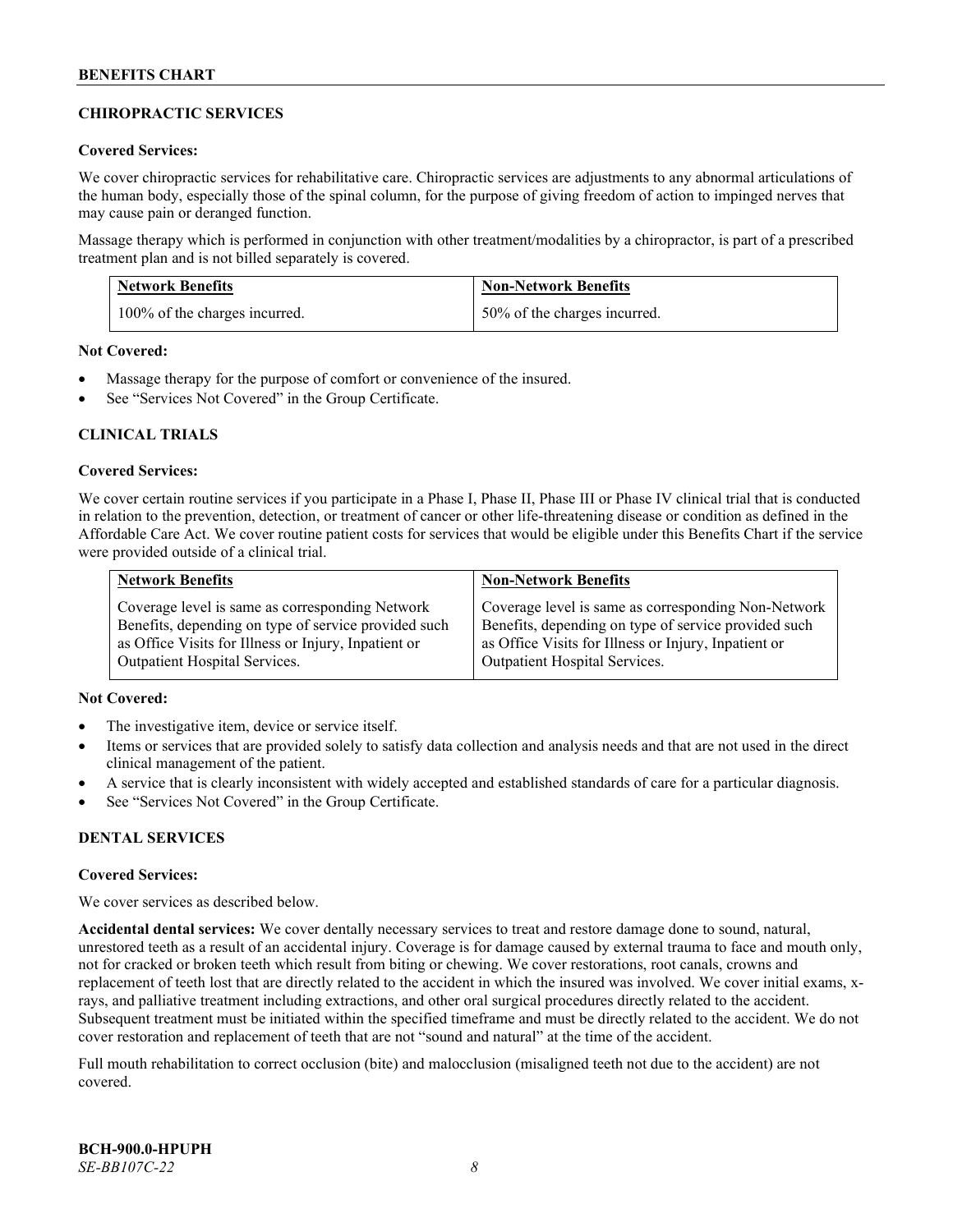When an implant-supported dental prosthetic treatment is pursued, the accidental dental benefit will be applied to the prosthetic procedure. Benefits are limited to the amount that would be paid toward the placement of a removable dental prosthetic appliance that could be used in the absence of implant treatment. Care must be provided or pre-authorized by a network dentist.

| <b>Network Benefits</b>       | <b>Non-Network Benefits</b>  |
|-------------------------------|------------------------------|
| 100% of the charges incurred. | 50% of the charges incurred. |

For all accidental dental services, treatment and/or restoration must be initiated within six months of the date of the injury. Coverage is limited to the initial course of treatment and/or initial restoration. Services must be provided within 24 months of the date of injury to be covered.

# **Medical referral dental services**

**Medically necessary outpatient dental services:** We cover medically necessary outpatient dental services. Coverage is limited to dental services required for treatment of an underlying medical condition, e.g., removal of teeth to complete radiation treatment for cancer of the jaw, cysts and lesions.

| <b>Network Benefits</b>       | <b>Non-Network Benefits</b>  |
|-------------------------------|------------------------------|
| 100% of the charges incurred. | 50% of the charges incurred. |

**Medically necessary hospitalization and anesthesia for dental care:** We cover medically necessary hospitalization and anesthesia for dental care. This is limited to charges incurred by an insured who: (1) is a child under age five; (2) is severely disabled; (3) has a medical condition, and requires hospitalization or general anesthesia for dental care treatment; or (4) is a child between age five and 12 and care in dental offices has been attempted unsuccessfully and usual methods of behavior modification have not been successful, or when extensive amounts of restorative care, exceeding four appointments, are required. The requirement of a hospital setting must be due to an insured's underlying medical condition. Coverage is limited to facility and anesthesia charges. Anesthesia is covered in a hospital or a dental office. Oral surgeon/dentist professional fees are not covered. The following are examples, though not all-inclusive, of medical conditions which may require hospitalization for dental services: severe asthma, severe airway obstruction or hemophilia. Hospitalization required due to the behavior of the insured or due to the extent of the dental procedure is not covered.

| <b>Network Benefits</b>       | <b>Non-Network Benefits</b>  |
|-------------------------------|------------------------------|
| 100% of the charges incurred. | 50% of the charges incurred. |

**Medical complications of dental care:** We cover medical complications of dental care. Treatment must be medically necessary care and related to medical complications of non-covered dental care, including complications of the head, neck, or substructures.

| <b>Network Benefits</b>       | <b>Non-Network Benefits</b>  |
|-------------------------------|------------------------------|
| 100% of the charges incurred. | 50% of the charges incurred. |

**Oral surgery:** We cover oral surgery. Coverage is limited to treatment of medical conditions requiring oral surgery, such as treatment of oral neoplasm, non-dental cysts, fracture of the jaws, trauma of the mouth and jaws, and any other oral surgery procedures provided as medically necessary dental services.

| <b>Network Benefits</b>       | <b>Non-Network Benefits</b>  |
|-------------------------------|------------------------------|
| 100% of the charges incurred. | 50% of the charges incurred. |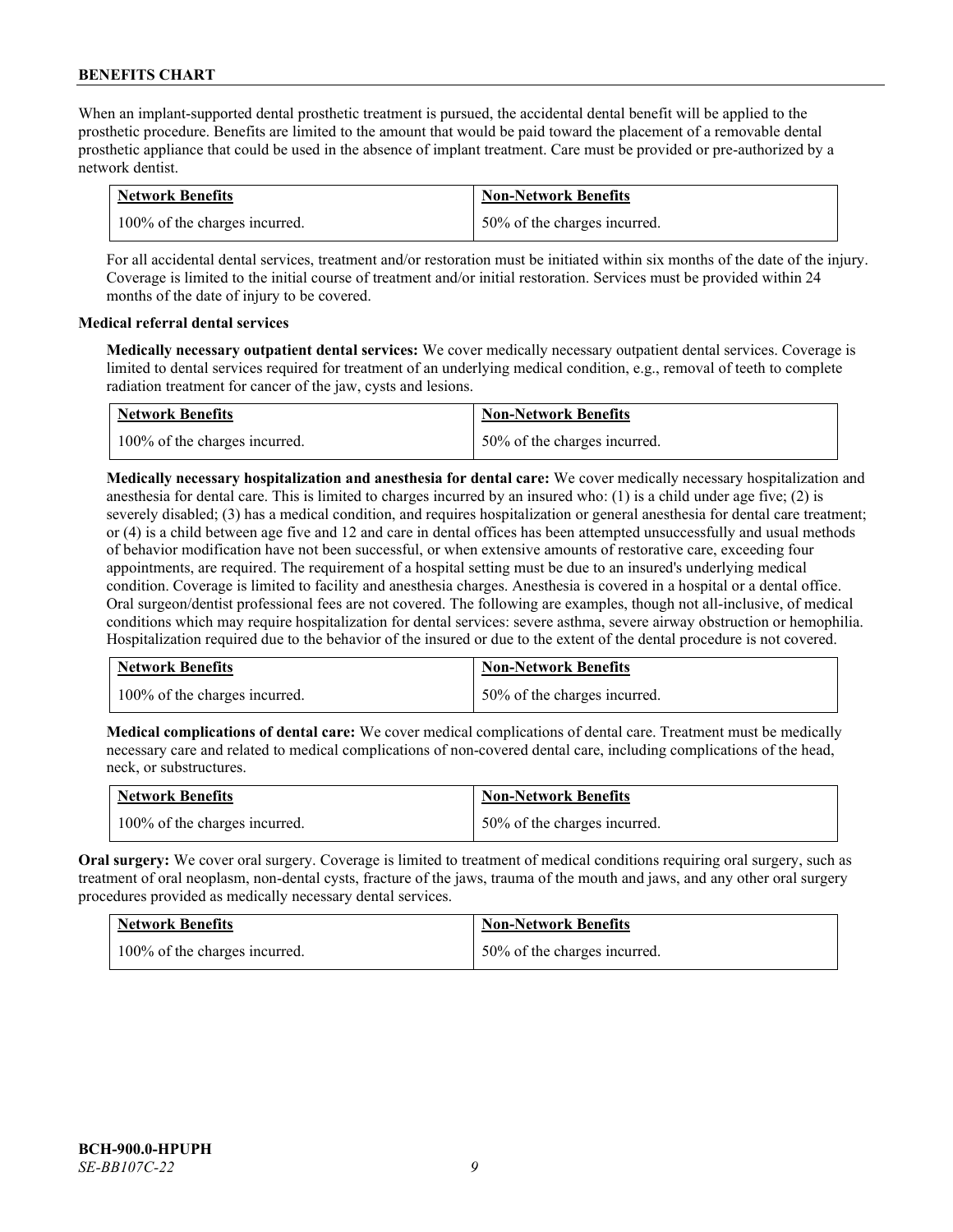**Treatment of cleft lip and cleft palate of a dependent child:** We cover treatment of cleft lip and cleft palate of a dependent child to age 26, including orthodontic treatment and oral surgery directly related to the cleft. Benefits are limited to inpatient or outpatient expenses arising from medical and dental treatment that was scheduled or initiated prior to the dependent turning age 19. Dental services which are not required for the treatment of cleft lip or cleft palate are not covered. If a dependent child covered under the Certificate is also covered under a dental plan which includes orthodontic services, that dental plan shall be considered primary for the necessary orthodontic services. Oral appliances are subject to the same copayment, conditions and limitations as durable medical equipment.

| <b>Network Benefits</b>       | <b>Non-Network Benefits</b>  |
|-------------------------------|------------------------------|
| 100% of the charges incurred. | 50% of the charges incurred. |

**Treatment of temporomandibular disorder (TMD) and craniomandibular disorder (CMD):** We cover surgical and nonsurgical treatment of temporomandibular disorder (TMD) and craniomandibular disorder (CMD), which is medically necessary care. Dental services which are not required to directly treat TMD or CMD are not covered.

| <b>Network Benefits</b>       | <b>Non-Network Benefits</b>  |
|-------------------------------|------------------------------|
| 100% of the charges incurred. | 50% of the charges incurred. |

#### **Not Covered:**

- Dental treatment, procedures or services not listed in this Benefits Chart.
- Accident related dental services if treatment is (1) provided to teeth which are not sound and natural, (2) to teeth which have been restored, (3) initiated beyond six months from the date of the injury, (4) received beyond the initial treatment or restoration or (5) received beyond 24 months from the date of injury.
- Oral surgery to remove wisdom teeth, except as stated in the pediatric dental amendment.
- Orthognathic treatment or procedures and all related services.
- See "Services Not Covered" in the Group Certificate.

### **DIABETES AND HYPERTENSION DISEASE MANAGEMENT PROGRAM**

#### **Covered Services:**

If you meet criteria for coverage, you may qualify for the diabetes and/or hypertension disease management program.

The program covers group health coaching which focuses on weight loss, exercise, behavior modification and health education through Omada Health.

| <b>Network Benefits</b>                                     | <b>Non-Network Benefits</b> |
|-------------------------------------------------------------|-----------------------------|
| 100% of the charges incurred.<br>Deductible does not apply. | Not applicable.             |

#### **Not Covered:**

See "Services Not Covered" in the Group Certificate.

# **DIABETIC EQUIPMENT AND SUPPLIES**

#### **Covered Services:**

We cover physician prescribed medically appropriate and necessary drugs and supplies used in the management and treatment of diabetes for insureds with gestational, Type I or Type II diabetes including durable diabetic equipment and disposable supplies, as described below.

Certain items are only covered if your condition meets our coverage criteria and obtained through an authorized vendor. For more information on what we cover and any prior authorization requirements, call Member Services or log on to your account at [HealthPartnersUnityPointHealth.com.](https://www.healthpartnersunitypointhealth.com/)

Insulin and medications for diabetes are covered as outpatient drugs under the "Prescription Drug Services" section.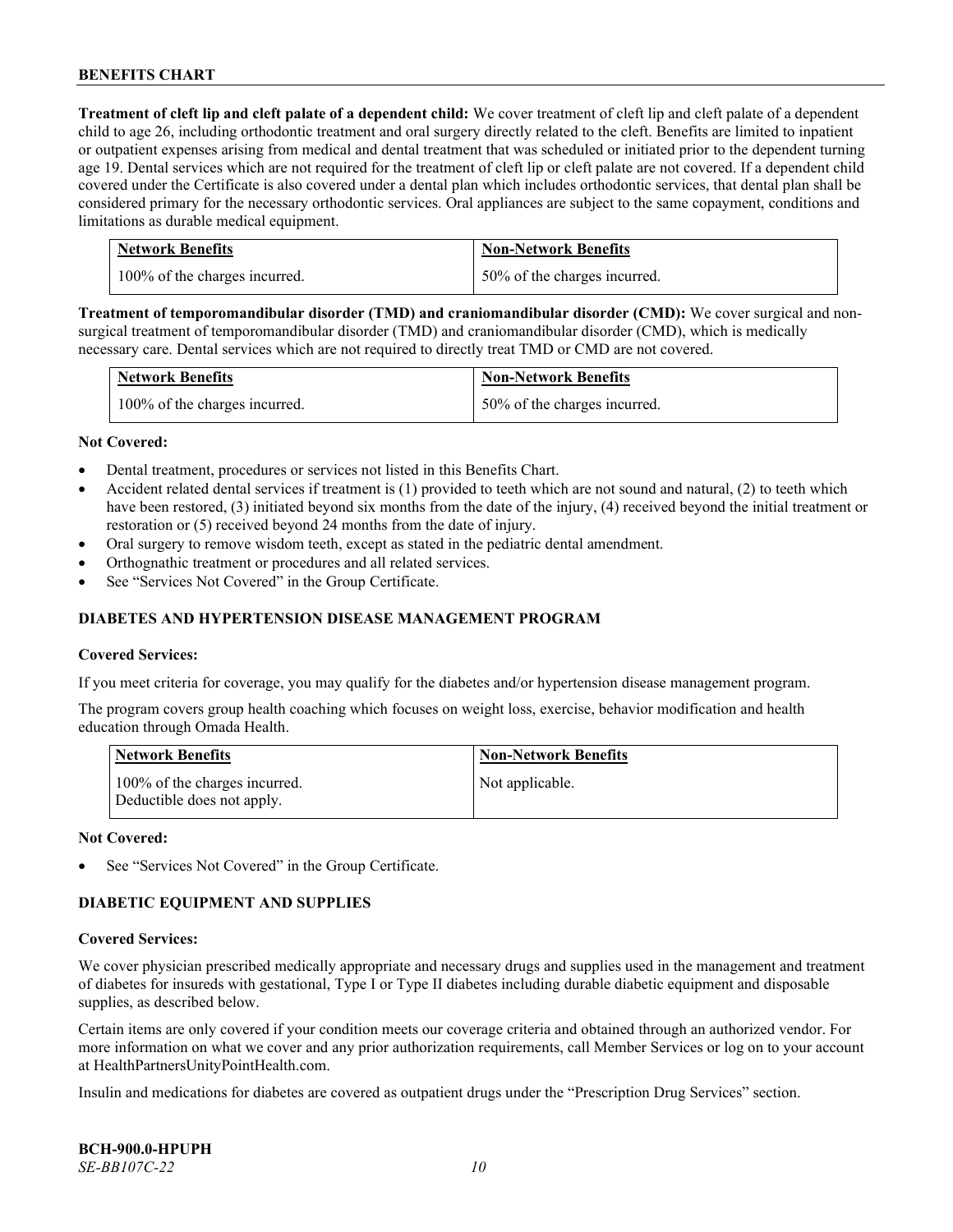**Pumps and pump supplies.** These include diabetic insulin pumps, diabetic infusion pumps and infusion pump supplies such as infusion sets, tubing, connectors and syringe reservoirs.

| <b>Network Benefits</b>                                                                                               | <b>Non-Network Benefits</b>  |
|-----------------------------------------------------------------------------------------------------------------------|------------------------------|
| Pumps received at a pharmacy:<br>100% of the charges incurred.                                                        | 50% of the charges incurred. |
| Pumps received from a non-pharmacy provider:<br>100% of the charges incurred if purchased from an<br>approved vendor. |                              |

# **All other diabetic durable equipment and supplies**

**Durable diabetic equipment and supplies**. These include continuous glucose monitoring system (CGMS), transmitter, sensors and receivers, diabetic blood glucose monitors and control/calibrating solutions (for checking accuracy or testing equipment and test strips).

**Disposable diabetic supplies.** These are one-time use supplies, including syringes, lancets, lancet devices, blood and urine ketone test strips, and needles.

Certain diabetic supplies and equipment must be purchased at a pharmacy.

| <b>Network Benefits</b>                                                                                                                        | <b>Non-Network Benefits</b>  |
|------------------------------------------------------------------------------------------------------------------------------------------------|------------------------------|
| If received through a pharmacy:<br>Diabetic supplies on the Preventive Drug List:                                                              | 50% of the charges incurred. |
| Generic formulary drugs from the Preventive Drug List<br>are covered at 100% of the charges incurred.                                          |                              |
| Brand name formulary drugs from the Preventive Drug<br>List are covered at 100% of the charges incurred,<br>subject to your copayment of \$60. |                              |
| Deductible does not apply.                                                                                                                     |                              |
| All other diabetic supplies purchased at a pharmacy:                                                                                           |                              |
| 100% of the charges incurred.                                                                                                                  |                              |
| If received through a non-pharmacy provider:<br>100% of the charges incurred if purchased from an<br>approved vendor.                          |                              |

#### **Limitations:**

- No more than a 93-day supply of diabetic supplies is covered and dispensed at a time.
- We require that certain diabetic supplies and equipment be purchased at a pharmacy.
- Diabetic supplies and equipment are limited to certain models and brands.
- Durable medical equipment and supplies must be obtained from or repaired by approved vendors.
- Covered services and supplies are based on established medical policies which are subject to periodic review and modification by the medical directors. Our coverage policy for diabetic supplies includes information on our required models and brands. These medical policies (medical coverage criteria) are available by calling Member Services, or logging on to your account a[t HealthPartnersUnityPointHealth.com.](https://www.healthpartnersunitypointhealth.com/)

# **Not Covered:**

- Replacement or repair of any covered items, if the items are (i) damaged or destroyed by misuse, abuse or carelessness, (ii) lost; or (iii) stolen.
- Duplicate or similar items.
- Labor and related charges for repair of any covered items which are more than the cost of replacement by an approved vendor.
- Batteries for monitors and equipment.

**BCH-900.0-HPUPH** *SE-BB107C-22 11*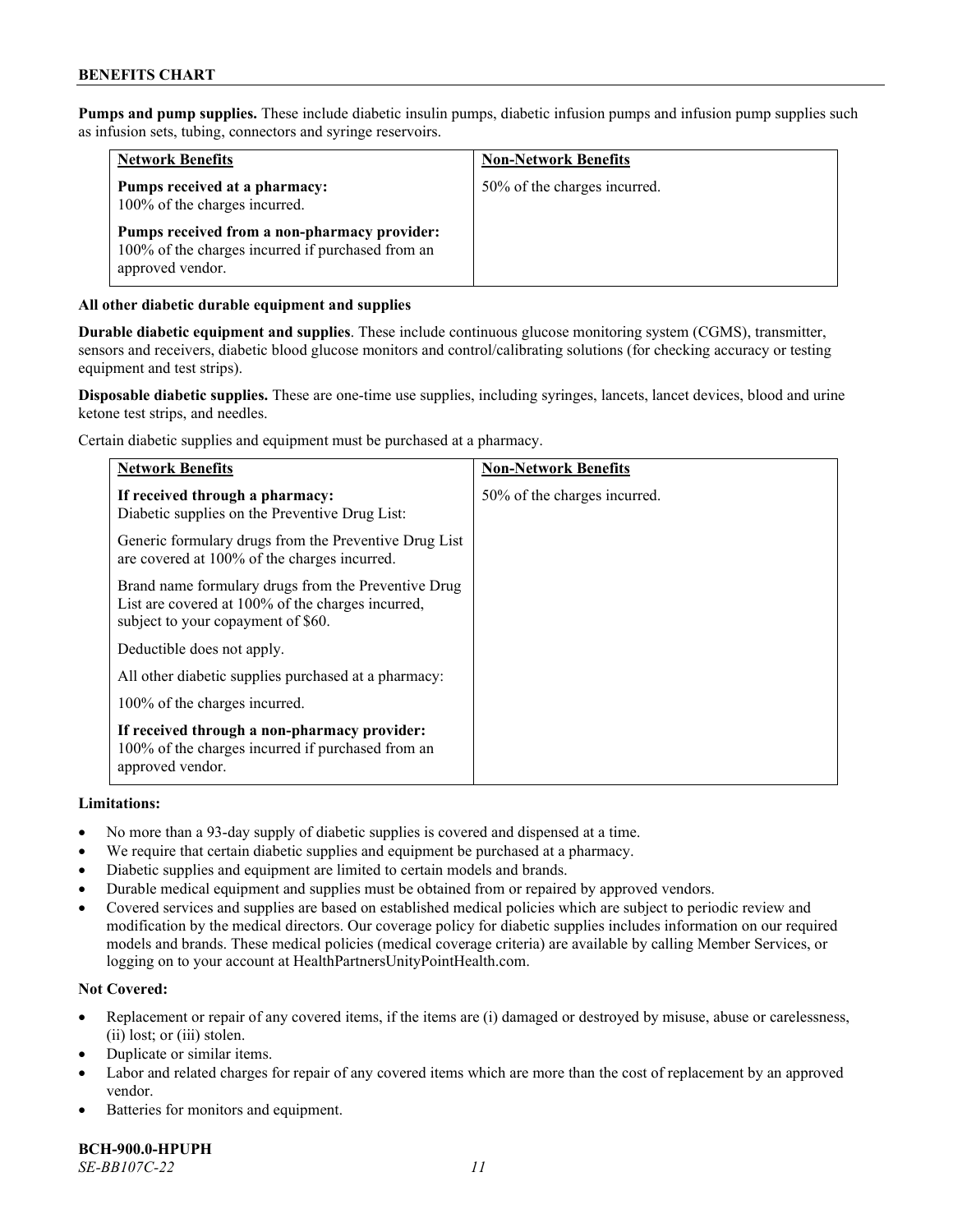- Sales tax, mailing, delivery charges, service call charges.
- See "Services Not Covered" in the Group Certificate.

# **DIAGNOSTIC IMAGING SERVICES**

# **Covered Services:**

We cover diagnostic imaging, when ordered by a provider and provided in a clinic or outpatient hospital facility.

To see the benefit level for inpatient hospital or skilled nursing facility services, see benefits under "Inpatient Hospital and Skilled Nursing Facility Services."

### **Outpatient magnetic resonance imaging (MRI) and computed tomography (CT)**

| Network Benefits                           | Non-Network Benefits         |
|--------------------------------------------|------------------------------|
| $\frac{100\%}{6}$ of the charges incurred. | 50% of the charges incurred. |

#### **All other outpatient diagnostic imaging services**

#### **Services for illness or injury**

| <b>Network Benefits</b>       | <b>Non-Network Benefits</b>  |
|-------------------------------|------------------------------|
| 100% of the charges incurred. | 50% of the charges incurred. |

#### **Preventive services (MRI/CT procedures are not considered preventive)**

Diagnostic imaging services associated with preventive services are covered at the benefit level shown in the "Preventive Services" section of this Benefits Chart.

#### **Not Covered:**

See "Services Not Covered" in the Group Certificate.

# **DURABLE MEDICAL EQUIPMENT, PROSTHETICS, ORTHOTICS AND SUPPLIES**

#### **Covered Services:**

We cover equipment and services, as described below.

We cover durable medical equipment and services, prosthetics, orthotics, and supplies, subject to the limitations below, including certain disposable supplies and enteral feedings.

We cover special dietary treatment for phenylketonuria (PKU) and oral amino acid based elemental formula if it meets our medical coverage criteria.

Diabetic equipment and supplies are covered under the "Diabetic Equipment and Supplies" section of this Benefits Chart.

#### **Special dietary treatment for Phenylketonuria (PKU) if it meets our medical coverage criteria**

| <b>Network Benefits</b>       | Non-Network Benefits           |
|-------------------------------|--------------------------------|
| 100% of the charges incurred. | 1 50% of the charges incurred. |

#### **Oral amino acid based elemental formula if it meets our medical coverage criteria**

| <b>Network Benefits</b>       | <b>Non-Network Benefits</b>  |
|-------------------------------|------------------------------|
| 100% of the charges incurred. | 50% of the charges incurred. |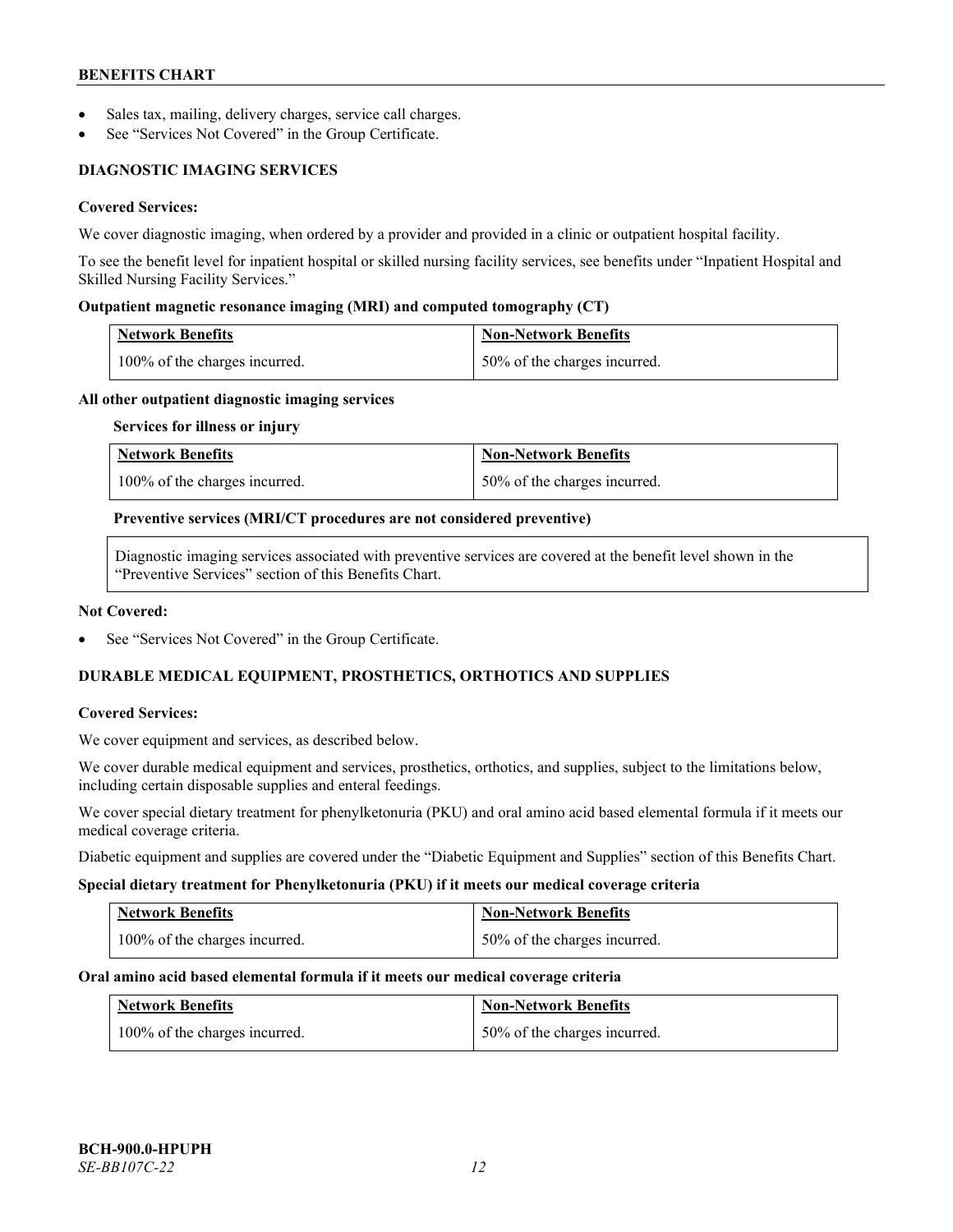### **Prosthetic limb devices to replace in whole or in part, an arm or leg**

| <b>Network Benefits</b>       | <b>Non-Network Benefits</b>  |
|-------------------------------|------------------------------|
| 100% of the charges incurred. | 50% of the charges incurred. |

# **All other durable medical equipment, prosthetics, orthotics and supplies**

| <b>Network Benefits</b>       | <b>Non-Network Benefits</b>  |
|-------------------------------|------------------------------|
| 100% of the charges incurred. | 50% of the charges incurred. |

### **Limitations:**

Coverage of durable medical equipment is limited by the following:

- Payment will not exceed the cost of an alternate piece of equipment or service that is effective and medically necessary.
- For prosthetic benefits, other than oral appliances for cleft lip and cleft palate, payment will not exceed the cost of an alternate piece of equipment or service that is effective, medically necessary and enables insureds to conduct standard activities of daily living.
- We reserve the right to determine if an item will be approved for rental vs. purchase.
- Durable medical equipment and supplies must be obtained from or repaired by approved vendors.
- Covered services and supplies are based on established medical policies which are subject to periodic review and modification by the medical or dental directors. Our coverage policy for diabetic supplies includes information on our required models and brands. These medical policies (medical coverage criteria) are available by calling Member Services, or logging on to your account at [HealthPartnersUnityPointHealth.com.](https://www.healthpartnersunitypointhealth.com/)

# **Not Covered:**

Items which are not eligible for coverage include, but are not limited to:

- Replacement or repair of any covered items, if the items are (i) damaged or destroyed by misuse, abuse or carelessness, (ii) lost; or (iii) stolen.
- Duplicate or similar items.
- Labor and related charges for repair of any covered items which are more than the cost of replacement by an approved vendor.
- Sales tax, mailing, delivery charges, service call charges.
- Items which are primarily educational in nature or for hygiene, vocation, comfort, convenience or recreation.
- Communication aids or devices: equipment to create, replace or augment communication abilities including, but not limited to, speech processors, receivers, communication boards, or computer or electronic assisted communication.
- Hearing aids (implantable and external, including osseointegrated or bone anchored) and their fitting. This exclusion does not apply to cochlear implants.
- Eyeglasses, contact lenses and their fitting, measurement and adjustment, except as specifically described in this Benefits Chart.
- Hair prostheses (wigs).
- Household equipment which primarily has customary uses other than medical, such as, but not limited to, exercise cycles, air purifiers, central or unit air conditioners, water purifiers, non-allergenic pillows, mattresses or waterbeds.
- Household fixtures including, but not limited to, escalators or elevators, ramps, swimming pools and saunas.
- Modifications to the structure of the home including, but not limited to, wiring, plumbing or charges for installation of equipment.
- Vehicle, car or van modifications including, but not limited to, hand brakes, hydraulic lifts and car carrier.
- Rental equipment while owned equipment is being repaired by non-contracted vendors, beyond one month rental of medically necessary equipment.
- Other equipment and supplies, including but not limited to assistive devices, that we determine are not eligible for coverage.
- See "Services Not Covered" in the Group Certificate.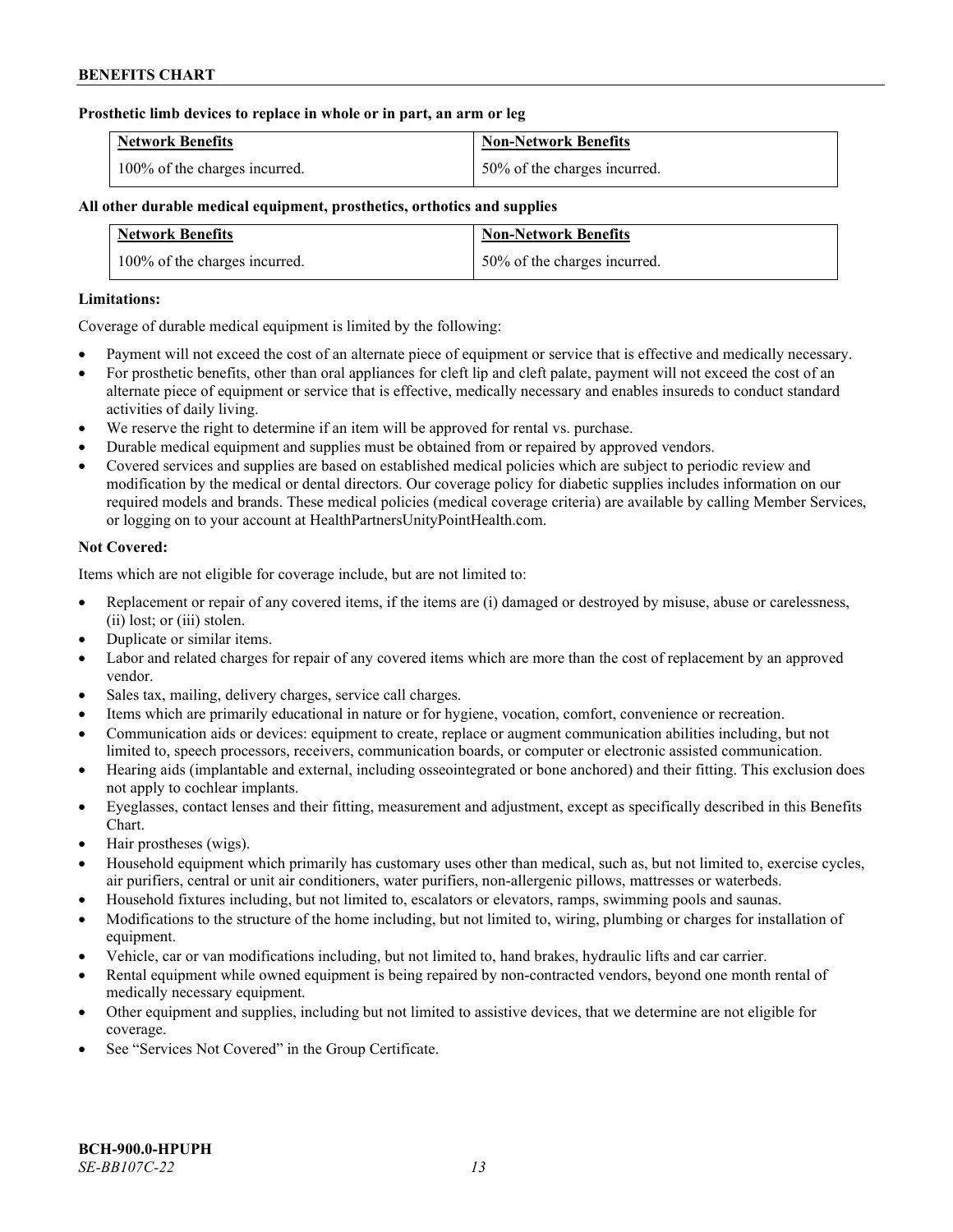### **EMERGENCY AND URGENTLY NEEDED CARE SERVICES**

### **Covered Services:**

We cover services for emergency care and urgently needed care if the services are otherwise eligible for coverage under this Benefits Chart.

**Urgently needed care.** These are services to treat an unforeseen illness or injury, which are required in order to prevent a serious deterioration in your health, and which cannot be delayed until the next available clinic or office hours.

#### **Urgently needed care at clinics**

| <b>Network Benefits</b>       | <b>Non-Network Benefits</b> |
|-------------------------------|-----------------------------|
| 100% of the charges incurred. | See Network Benefits.       |

**Emergency care.** These are services to treat: (1) the sudden, unexpected onset of illness or injury which, if left untreated or unattended until the next available clinic or office hours, would result in hospitalization, or (2) a condition requiring professional health services immediately necessary to preserve life or stabilize health, or with respect to a pregnant woman having contractions, that there is inadequate time to safely transfer the woman to another hospital for delivery or that a transfer may pose a threat to the health or safety of the woman or unborn child. Emergency care includes emergency services as defined in Division BB, Title I, Section 102 of the Consolidated Appropriations Act of 2021. Emergency care also includes an immediate response service available on a 24-hour, seven-day-a-week basis for each child, or person, having a psychiatric crisis, a mental health crisis, or a mental health emergency.

When reviewing claims for coverage of emergency services, our medical director will take into consideration a reasonable layperson's belief that the circumstances required immediate medical care that could not wait until the next working day or next available clinic appointment.

Under the No Surprises Act, Non-Network emergency care providers may not bill patients for more than their cost-sharing responsibility for the corresponding Network service

#### **Emergency care in a hospital emergency room, including professional services of a physician**

| <b>Network Benefits</b>       | <b>Non-Network Benefits</b> |
|-------------------------------|-----------------------------|
| 100% of the charges incurred. | See Network Benefits.       |

**Inpatient emergency care in a hospital, including post-stabilization services as required under the federal No Surprises Act and its implementing regulations**

| <b>Network Benefits</b>       | <b>Non-Network Benefits</b> |
|-------------------------------|-----------------------------|
| 100% of the charges incurred. | See Network Benefits.       |

### **Not Covered:**

See "Services Not Covered" in the Group Certificate.

# **GENE THERAPY**

#### **Covered Services:**

We cover gene therapy treatment that meets our current medical coverage criteria.

| <b>Network Benefits</b>                                                                                                                                                                                  | <b>Non-Network Benefits</b> |
|----------------------------------------------------------------------------------------------------------------------------------------------------------------------------------------------------------|-----------------------------|
| Coverage level is same as corresponding Network<br>Benefits, depending on type of service provided, such<br>as Office Visits for Illness or Injury, Inpatient or<br><b>Outpatient Hospital Services.</b> | No coverage.                |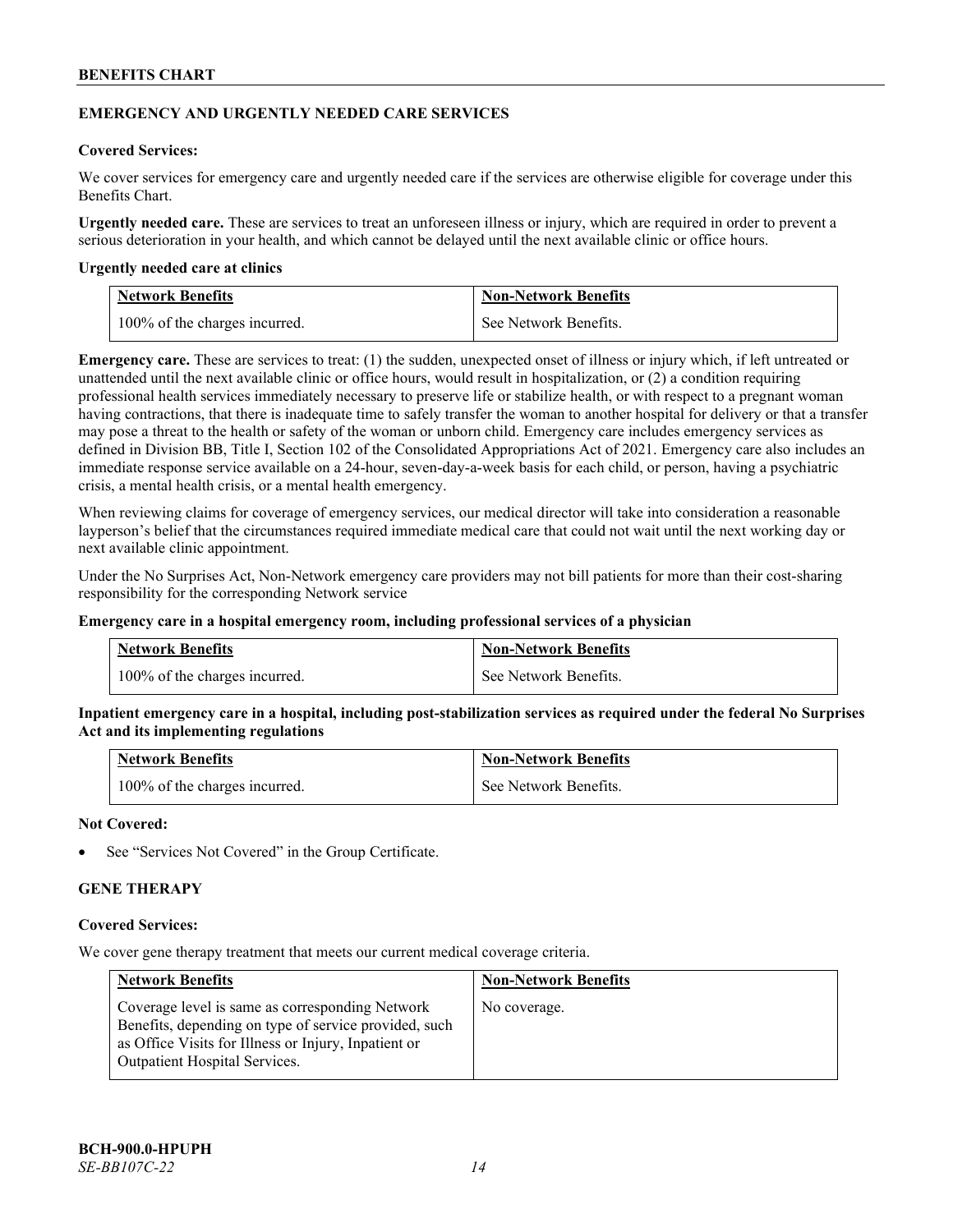# **Limitations:**

- Gene therapy must be provided by a designated provider.
- Specific types of gene therapy are limited to therapies and conditions specified in our medical coverage criteria.

# **Not Covered:**

See "Services Not Covered" in the Group Certificate.

# **HEALTH EDUCATION**

# **Covered Services:**

We cover education for preventive services and education for the management of chronic health problems (such as diabetes). Coverage includes medical nutrition therapy, that is provided by a certified, registered, or licensed health care professional working in a program consistent with the national standards of diabetes self-management education as established by the American Diabetes Association.

| <b>Network Benefits</b>                                     | <b>Non-Network Benefits</b>  |
|-------------------------------------------------------------|------------------------------|
| 100% of the charges incurred.<br>Deductible does not apply. | 50% of the charges incurred. |

# **Not Covered:**

See "Services Not Covered" in the Group Certificate.

# **HOME HEALTH SERVICES**

# **Covered Services:**

We cover the following services:

- Skilled nursing treatment in the home intended to provide a safe transition from other levels of care;
- Physical therapy, occupational therapy, speech therapy, respiratory therapy and other therapeutic services;
- Non-routine prenatal and postnatal services;
- Routine postnatal well child visits as described in the coverage criteria;
- Phototherapy services for newborns;
- Home health aide services and other eligible home health services when provided in your home if you are homebound (i.e., unable to leave home without considerable effort due to a medical condition). Lack of transportation does not constitute homebound status. For phototherapy services for newborns and high risk prenatal services, supplies and equipment are included;
- Total parenteral nutrition/intravenous ("TPN/IV") therapy, equipment, supplies and drugs in connection with IV therapy. IV line care kits are covered under Durable Medical Equipment. You do not need to be homebound to receive total parenteral nutrition/intravenous ("TPN/IV") therapy.
- Palliative care benefits. Palliative care includes symptom management, education and establishing goals of care. We waive the requirement that you be homebound for a limited number of home visits for palliative care (as shown in this Benefits Chart), if you have a life-threatening, non-curable condition which has a prognosis of survival of two years or less. Additional palliative care visits are eligible under the home health services benefit if you are homebound and meet all other requirements defined in this section.

Home health services are eligible and covered only when:

- medically necessary; and
- provided as rehabilitative care, terminal care or maternity care; and
- ordered by a physician, and included in the written home care plan.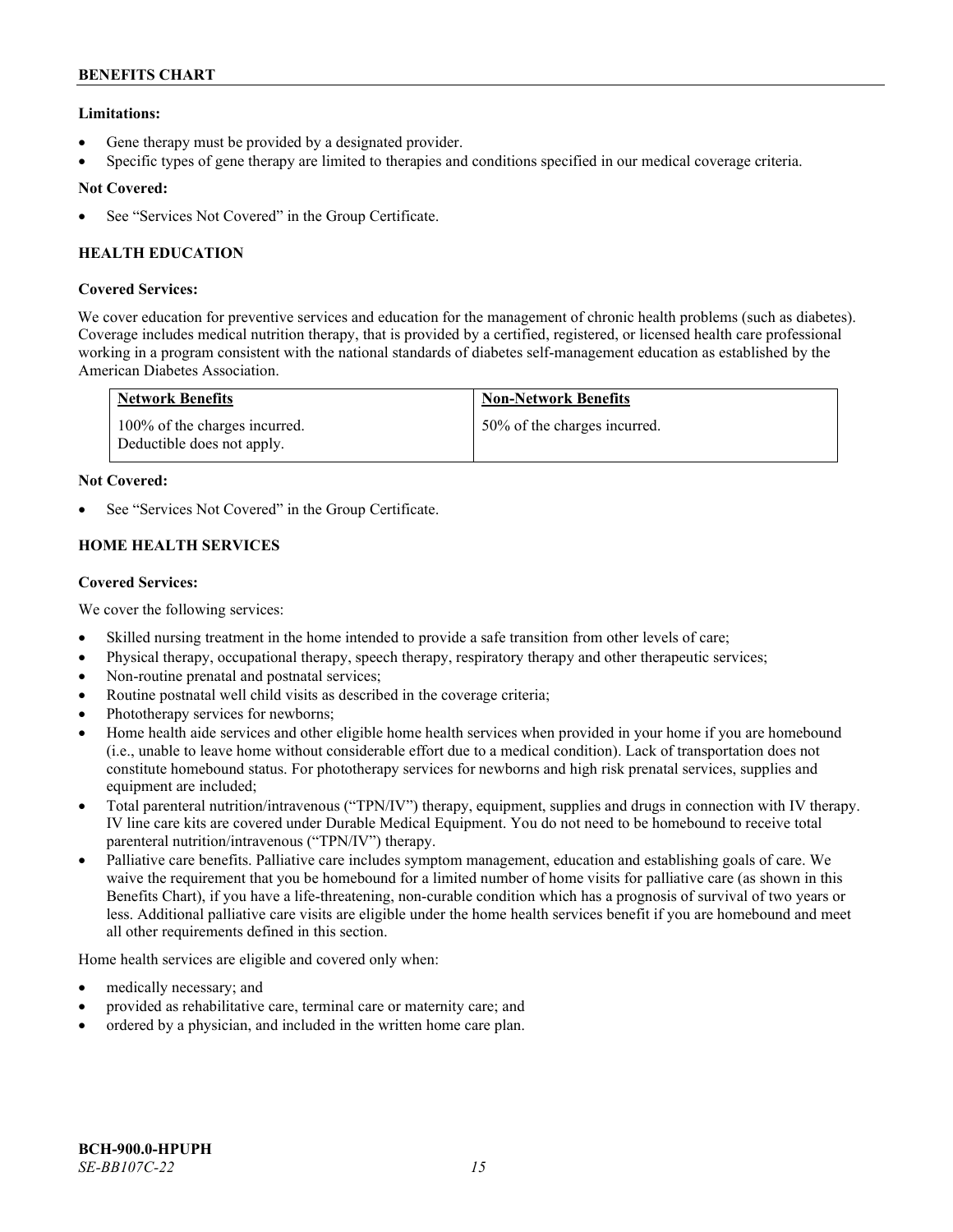**Physical therapy, occupational therapy, speech therapy, respiratory therapy, home health aide services and palliative care**

| <b>Network Benefits</b>       | <b>Non-Network Benefits</b>      |
|-------------------------------|----------------------------------|
| 100% of the charges incurred. | $150\%$ of the charges incurred. |

#### **TPN/IV therapy, skilled nursing services, non-routine prenatal/postnatal services and phototherapy**

| Network Benefits              | <b>Non-Network Benefits</b>  |
|-------------------------------|------------------------------|
| 100% of the charges incurred. | 50% of the charges incurred. |

#### **Routine postnatal well child visit**

| <b>Network Benefits</b>                                     | <b>Non-Network Benefits</b>  |
|-------------------------------------------------------------|------------------------------|
| 100% of the charges incurred.<br>Deductible does not apply. | 50% of the charges incurred. |

#### **Limitations:**

- Home health services are not provided as a substitute for a primary caregiver in the home or as relief (respite) for a primary caregiver in the home. We will not reimburse family members or residents in your home for the above services.
- A service shall not be considered a skilled nursing service merely because it is performed by, or under the direct supervision of, a licensed nurse. Where a service (such as tracheotomy suctioning or ventilator monitoring) or like services, can be safely and effectively performed by a non-medical person (or self-administered), without the direct supervision of a licensed nurse, the service shall not be regarded as a skilled nursing service, whether or not a skilled nurse actually provides the service. The unavailability of a competent person to provide a non-skilled service shall not make it a skilled service when a skilled nurse provides it. Only the skilled nursing component of so-called "blended" services (i.e. services which include skilled and non-skilled components) are covered under this Benefits Chart.

#### **Not Covered:**

- Financial or legal counseling services.
- Housekeeping or meal services in your home.
- Services provided by a family member or enrollee, or a resident in the enrollee's home.
- Vocational rehabilitation and recreational or educational therapy. Recreation therapy is therapy provided solely for the purpose of recreation, including but not limited to: (a) requests for physical therapy or occupational therapy to improve athletic ability, and (b) braces or guards to prevent sports injuries.
- See "Services Not Covered" in the Group Certificate.

# **HOSPICE SERVICES**

#### **Applicable definitions:**

**Part-time.** This is up to two hours of service per day, more than two hours is considered continuous care.

**Continuous care.** This is from two to twelve hours of service per day provided by a registered nurse, licensed practical nurse, or home health aide, during a period of crisis in order to maintain a terminally ill patient at home.

**Appropriate facility.** This is a nursing home, hospice residence, or other inpatient facility.

**Custodial care related to hospice services.** This means providing assistance in the activities of daily living and the care needed by a terminally ill patient which can be provided by primary caregiver (i.e., family member or friend) who is responsible for the patient's home care.

#### **Covered Services:**

**Hospice program.** We cover the services described below if you are terminally ill and accepted as a hospice program participant. You must meet the eligibility requirements of the program, and elect to receive services through the hospice program. If you elect to receive hospice services, you do so in lieu of curative treatment for your terminal illness for the period you are enrolled in the hospice program.

**BCH-900.0-HPUPH** *SE-BB107C-22 16*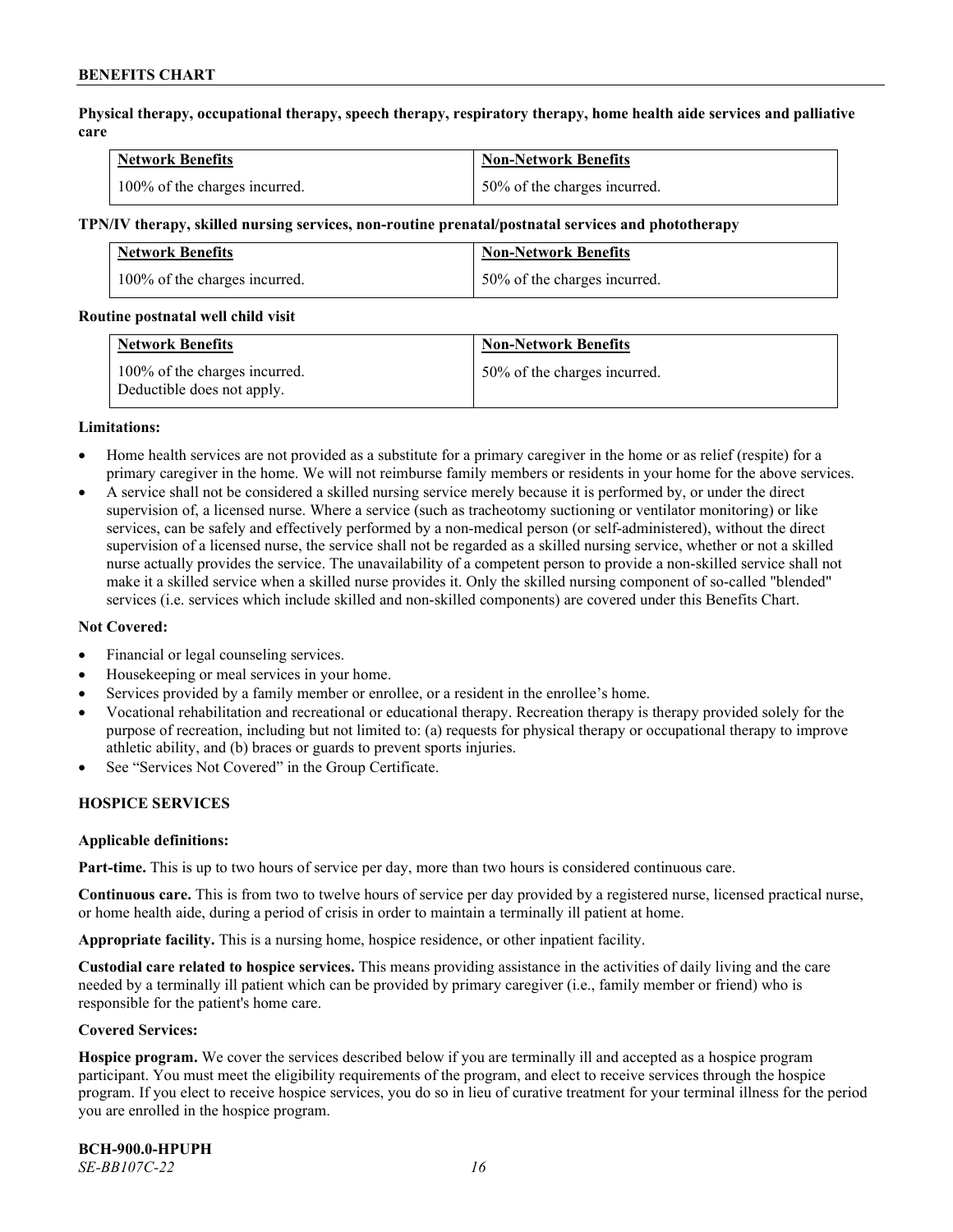**Eligibility:** In order to be eligible to be enrolled in the hospice program, you must: (1) be a terminally ill patient (prognosis of six months or less); (2) have chosen a palliative treatment focus (i.e., emphasizing comfort and supportive services rather than treatment attempting to cure the disease or condition); and (3) continue to meet the terminally ill prognosis as reviewed by our medical director or his or her designee over the course of care. You may withdraw from the hospice program at any time.

**Eligible services:** Hospice services include the following services provided in accordance with an approved hospice treatment plan.

- Inpatient services: We cover inpatient services in a hospice facility.
- Home health services:
	- o Part-time care provided in your home by an interdisciplinary hospice team (which may include a physician, nurse, social worker, and spiritual counselor) and medically necessary home health services are covered.
	- o One or more periods of continuous care in your home or in a setting which provides day care for pain or symptom management, when medically necessary, will be covered.
- Other services:
	- Respite care is covered for care in your home or in an appropriate facility, to give your primary caregivers (i.e., family members or friends) rest and/or relief when necessary in order to maintain a terminally ill patient at home.
	- o Medically necessary medications for pain and symptom management.
	- o Semi-electric hospital beds and other durable medical equipment are covered.
	- o Emergency and non-emergency care is covered.

| <b>Network Benefits</b>       | <b>Non-Network Benefits</b>  |
|-------------------------------|------------------------------|
| 100% of the charges incurred. | 50% of the charges incurred. |

Respite care is limited to five episodes, up to five days per episode. Inpatient hospice services are limited to 15 days per lifetime.

# **Not Covered:**

- Financial or legal counseling services.
- Housekeeping or meal services in your home.
- Custodial or maintenance care related to hospice services, whether provided in the home or in a nursing home.
- Any service not specifically described as covered services under this hospice services benefits.
- Any services provided by members of your family or residents in your home.
- See "Services Not Covered" in the Group Certificate.

# **HOSPITAL AND SKILLED NURSING FACILITY SERVICES**

#### **Covered Services:**

We cover services as described below.

#### **Medical or surgical hospital services**

**Inpatient hospital services:** We cover the following medical or surgical services, for the treatment of acute illness or injury, which require the level of care only provided in an acute care facility. These services must be authorized by a physician.

Inpatient hospital services include: room and board; the use of operating or maternity delivery rooms; intensive care facilities; newborn nursery facilities; general nursing care, anesthesia, laboratory and diagnostic imaging services, reconstructive surgery, radiation therapy, physical therapy, prescription drugs or other medications administered during treatment, blood and blood products (unless replaced), and blood derivatives, and other diagnostic or treatment related hospital services; physician and other professional medical and surgical services provided while in the hospital, including gender confirmation surgery that meets medical coverage criteria.

Services for items for personal convenience, such as television rental, are not covered.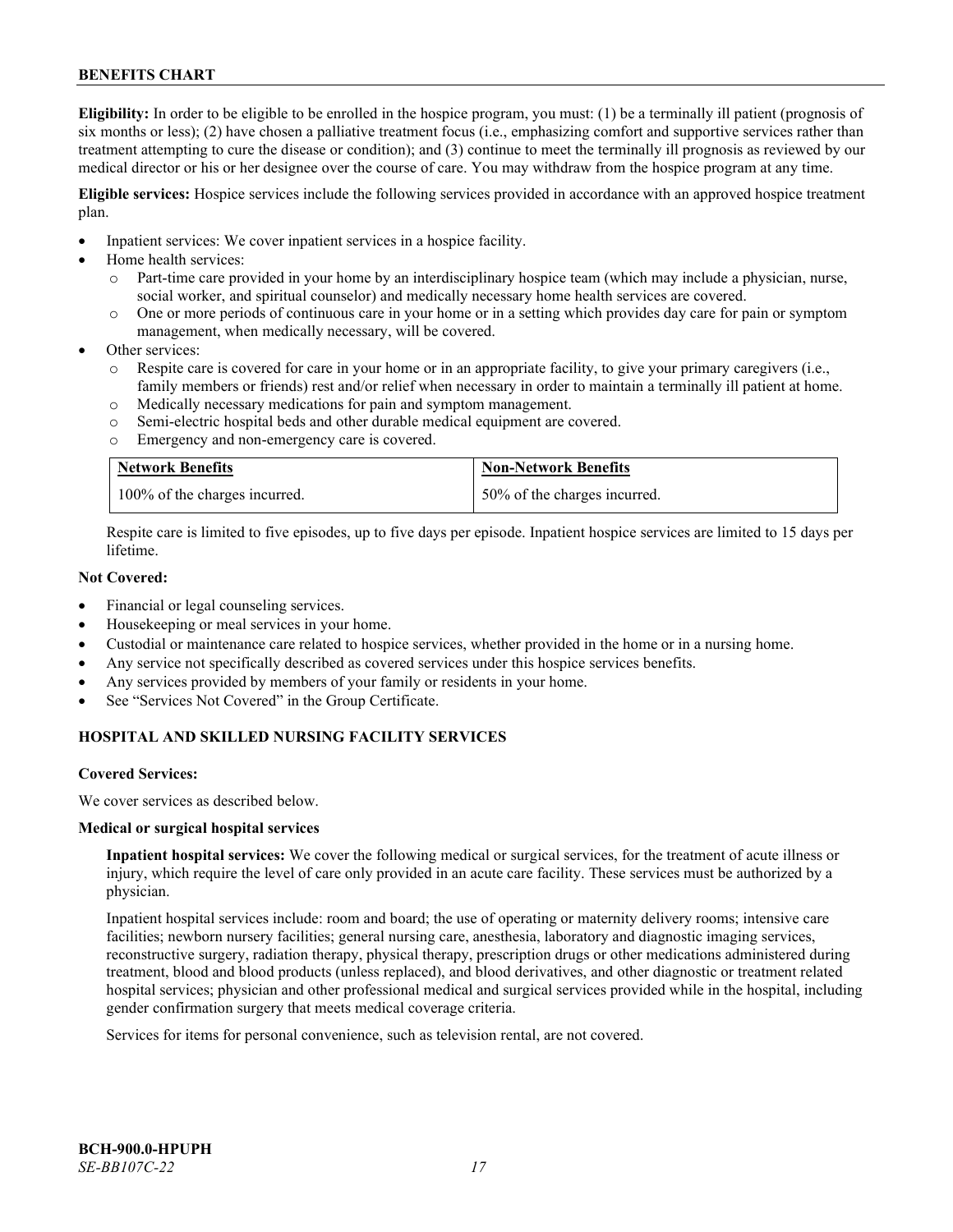Group health plans and health insurance issuers generally may not, under Federal law, restrict benefits for any hospital length of stay in connection with childbirth for the mother of newborn child to less than 48 hours following a vaginal delivery, or less than 96 hours following a caesarean section, excluding day of delivery. However, Federal law generally does not prohibit the mother's or newborn's attending provider, after consulting with the mother, from discharging the mother or her newborn earlier than 48 hours (or 96 hours as applicable). In any case plans and issuers may not, under Federal law, require that a provider obtain authorization from the plan or the insurance issuer for prescribing a length of stay not in excess of 48 hours (or 96 hours). A post-discharge follow-up visit is covered under the "Home Health Services" section under "Routine postnatal well child visit".

| <b>Network Benefits</b>       | <b>Non-Network Benefits</b>  |
|-------------------------------|------------------------------|
| 100% of the charges incurred. | 50% of the charges incurred. |

Each insured's admission or confinement, including that of a newborn child, is separate and distinct from the admission or confinement of any other insured.

**Outpatient hospital, ambulatory care or surgical facility services:** We cover the following medical and surgical services, for diagnosis or treatment of illness or injury on an outpatient basis. These services must be authorized by a physician.

Outpatient services include: use of operating rooms, maternity delivery rooms or other outpatient departments, rooms or facilities; and the following outpatient services: general nursing care, anesthesia, laboratory and diagnostic imaging services, reconstructive surgery, dialysis, radiation therapy, physical therapy, drugs administered during treatment, blood and blood products (unless replaced), and blood derivatives, and other diagnostic or treatment related outpatient services; physician and other professional medical and surgical services provided while an outpatient, including gender confirmation surgery that meets medical coverage criteria.

To see the benefit level for diagnostic imaging services, laboratory services and physical therapy, see the benefits under diagnostic imaging services, laboratory services and physical therapy.

| <b>Network Benefits</b>       | <b>Non-Network Benefits</b>  |
|-------------------------------|------------------------------|
| 100% of the charges incurred. | 50% of the charges incurred. |

**Skilled nursing facility care:** We cover room and board, daily skilled nursing and related ancillary services for post-acute treatment and rehabilitative care of illness or injury that meets medical coverage criteria. We also cover the costs of skilled nursing care in a hospital if the level of care needed by the insured has been reclassified from acute care to skilled nursing care and no designated skilled nursing care beds or swing beds are available in the hospital or in another hospital or health care facility within a thirty-mile radius of the hospital.

| <b>Network Benefits</b>       | <b>Non-Network Benefits</b>  |
|-------------------------------|------------------------------|
| 100% of the charges incurred. | 50% of the charges incurred. |

# **Not Covered:**

- Services for items for personal convenience, such as television rental, are not covered.
- See "Services Not Covered" in the Group Certificate.

# **INFERTILITY DIAGNOSIS**

#### **Covered Services:**

We cover the diagnosis of infertility. These services include diagnostic procedures and tests provided in connection with an infertility evaluation, office visits and consultations to diagnose infertility.

| <b>Network Benefits</b>       | <b>Non-Network Benefits</b>  |
|-------------------------------|------------------------------|
| 100% of the charges incurred. | 50% of the charges incurred. |

Coverage is limited to office visits and consultations to diagnose infertility. Treatment is not covered.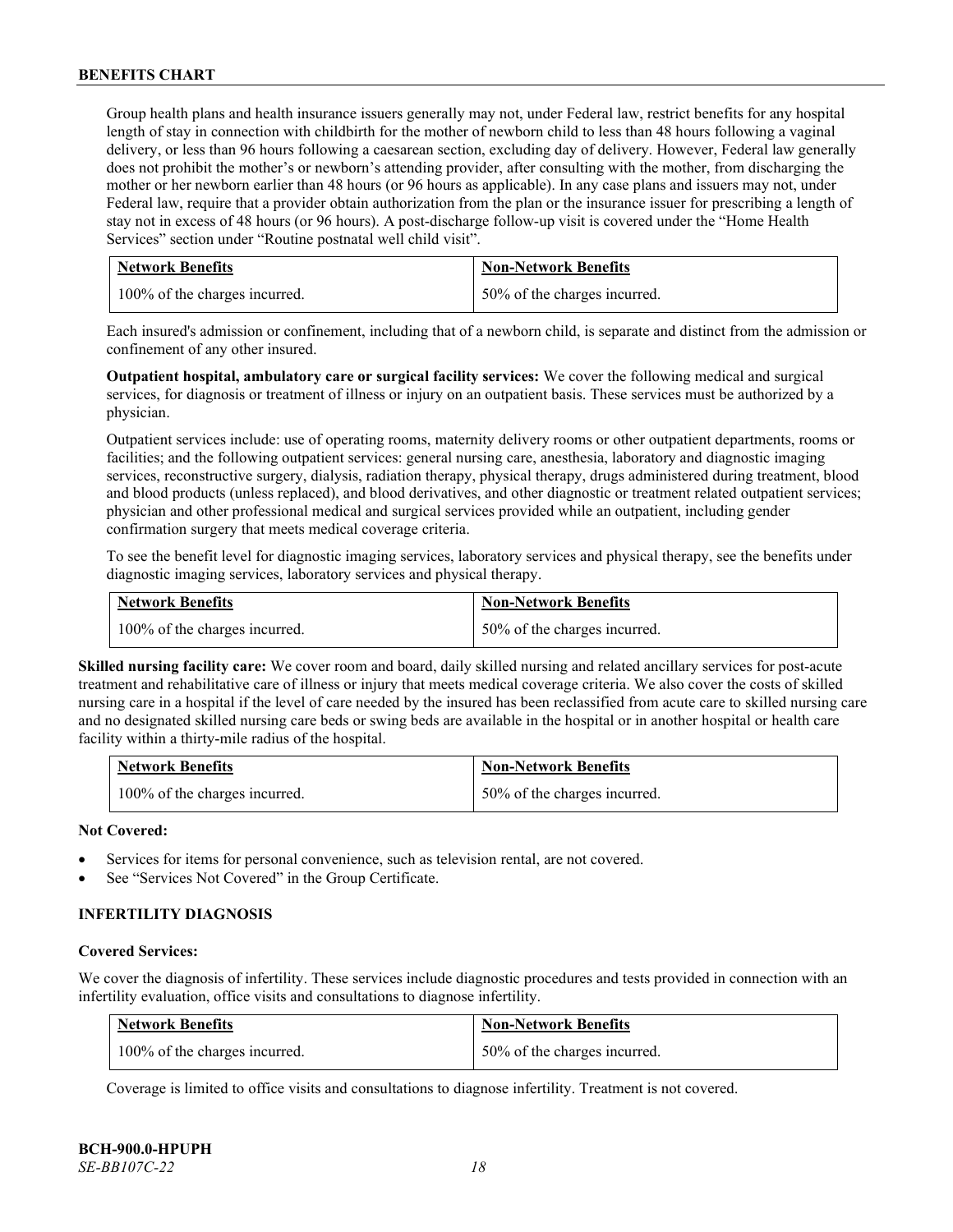# **Not Covered:**

- Infertility/fertility treatment, including but not limited to, office visits, laboratory services, diagnostic imaging services and fertility drugs; reversal of sterilization; and sperm, ova or embryo acquisition, retrieval or storage; however, we cover office visits and consultations to diagnose infertility.
- Services related to the establishment of surrogate pregnancy and fees for a surrogate. However, pregnancy and maternity services are covered for an insured under this Benefits Chart, including a surrogate pregnancy.
- See "Services Not Covered" in the Group Certificate.

# **LABORATORY SERVICES**

### **Covered Services:**

We cover laboratory tests when ordered by a provider and provided in a clinic or outpatient hospital facility (to see the benefit level for inpatient hospital or skilled nursing facility services, see benefits under Inpatient Hospital and Skilled Nursing Facility Services).

#### **Prostate-specific antigen (PSA) testing**

| Network Benefits              | Non-Network Benefits          |
|-------------------------------|-------------------------------|
| 100% of the charges incurred. | 150% of the charges incurred. |

#### **All other laboratory services**

#### **Services for illness or Injury**

| <b>Network Benefits</b>       | <b>Non-Network Benefits</b>  |
|-------------------------------|------------------------------|
| 100% of the charges incurred. | 50% of the charges incurred. |

#### **Preventive services**

Laboratory services associated with preventive services are covered at the benefit level shown in the "Preventive Services" section of this Benefits Chart.

# **Not Covered:**

See "Services Not Covered" in the Group Certificate.

# **MASTECTOMY RECONSTRUCTION BENEFIT**

#### **Covered Services:**

We cover reconstruction of the breast on which the mastectomy has been performed; surgery and reconstruction of the other breast to produce symmetrical appearance, and prostheses and physical complications of all stages of mastectomy, including lymphedemas.

| <b>Network Benefits</b>                              | <b>Non-Network Benefits</b>                           |
|------------------------------------------------------|-------------------------------------------------------|
| Coverage level is same as corresponding Network      | Coverage level is same as corresponding Non-Network   |
| Benefits, depending on type of service provided such | Benefits, depending on type of service provided, such |
| as Office Visits for Illness or Injury, Inpatient or | as Office Visits for Illness or Injury, Inpatient or  |
| Outpatient Hospital Services.                        | Outpatient Hospital Services.                         |

#### **Not Covered:**

See "Services Not Covered" in the Group Certificate.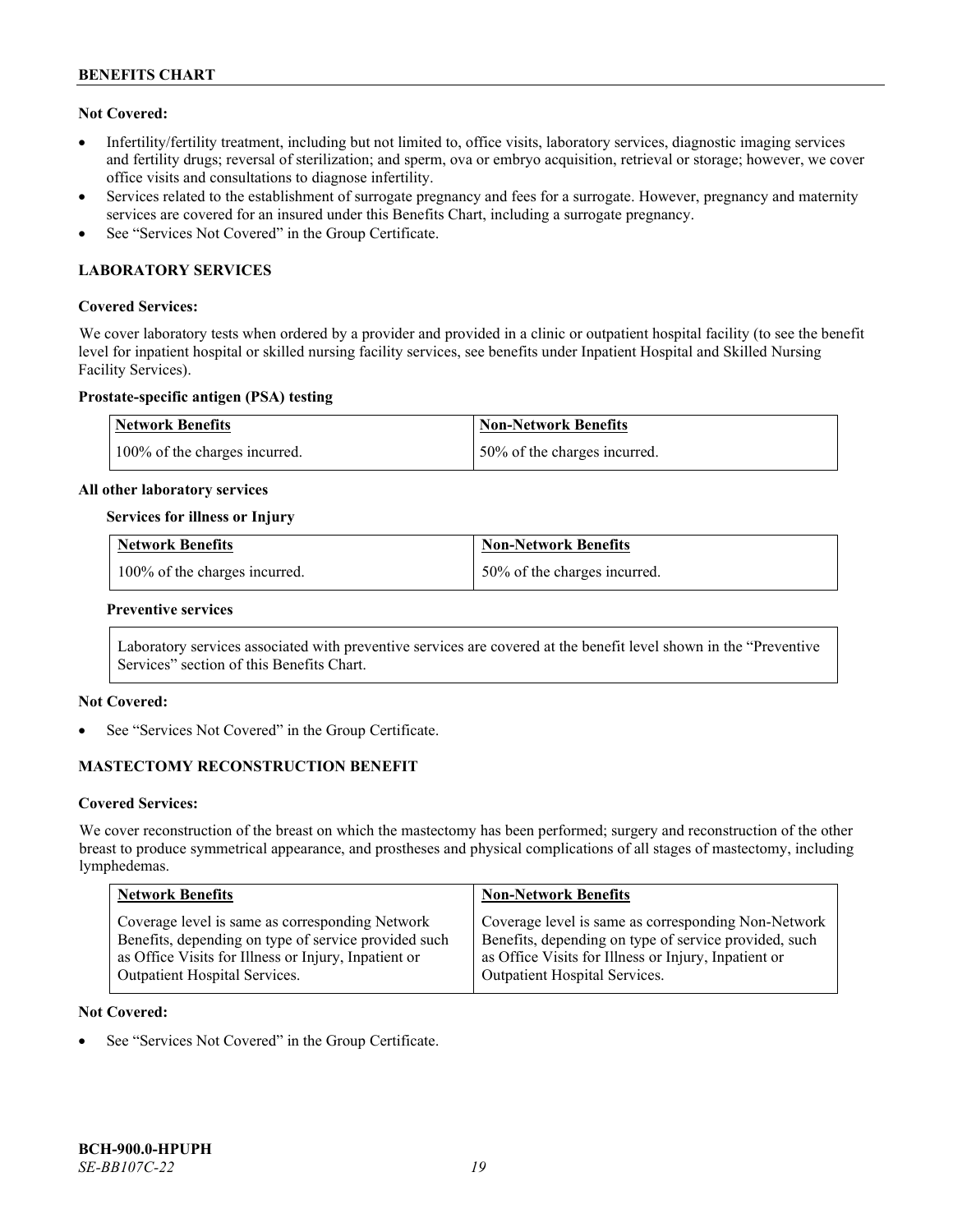# **MEDICATION THERAPY DISEASE MANAGEMENT PROGRAM**

# **Covered Services:**

If you meet our criteria for coverage, you may qualify for our medication therapy disease management program.

The program covers consultations with a designated pharmacist.

Covered services are based on established medical policies, which are subject to periodic review and modification by the medical directors. These medical policies (medical coverage criteria) are available by logging on to your account at [HealthPartnersUnityPointHealth.com](https://www.healthpartnersunitypointhealth.com/) or by calling Member Services.

| <b>Network Benefits</b>                                     | <b>Non-Network Benefits</b> |
|-------------------------------------------------------------|-----------------------------|
| 100% of the charges incurred.<br>Deductible does not apply. | No coverage.                |

#### **Not Covered:**

See "Services Not Covered" in the Group Certificate.

# **OFFICE VISITS FOR ILLNESS OR INJURY**

#### **Covered Services:**

We cover the following when medically necessary: professional medical and surgical services and related supplies, including biofeedback, of physicians and other health care providers; obstetric/gynecological (OB/GYN) services, blood and blood products (unless replaced) and blood derivatives.

We cover diagnosis and treatment of illness or injury to the eyes. Where contact or eyeglass lenses are prescribed as medically necessary for the post-operative treatment of cataracts or for the treatment of aphakia, acute or chronic corneal pathology, or keratoconus, we cover the initial evaluation, lenses and fitting. Insureds must pay for lens replacement beyond the initial pair.

We cover allergy testing based on established medical policies.

Services received via video, e-visits or telephone are covered under the "Telehealth/Telemedicine Services" section of this Benefits Chart.

# **Office visits**

| <b>Network Benefits</b>       | <b>Non-Network Benefits</b>  |
|-------------------------------|------------------------------|
| 100% of the charges incurred. | 50% of the charges incurred. |

#### **Convenience clinics**

| <b>Network Benefits</b>       | <b>Non-Network Benefits</b>  |
|-------------------------------|------------------------------|
| 100% of the charges incurred. | 50% of the charges incurred. |

#### **Injections administered in a physician's office, other than immunizations**

#### **Allergy injections**

| <b>Network Benefits</b>       | <b>Non-Network Benefits</b>  |
|-------------------------------|------------------------------|
| 100% of the charges incurred. | 50% of the charges incurred. |

#### **All other injections**

| <b>Network Benefits</b>       | <b>Non-Network Benefits</b>  |
|-------------------------------|------------------------------|
| 100% of the charges incurred. | 50% of the charges incurred. |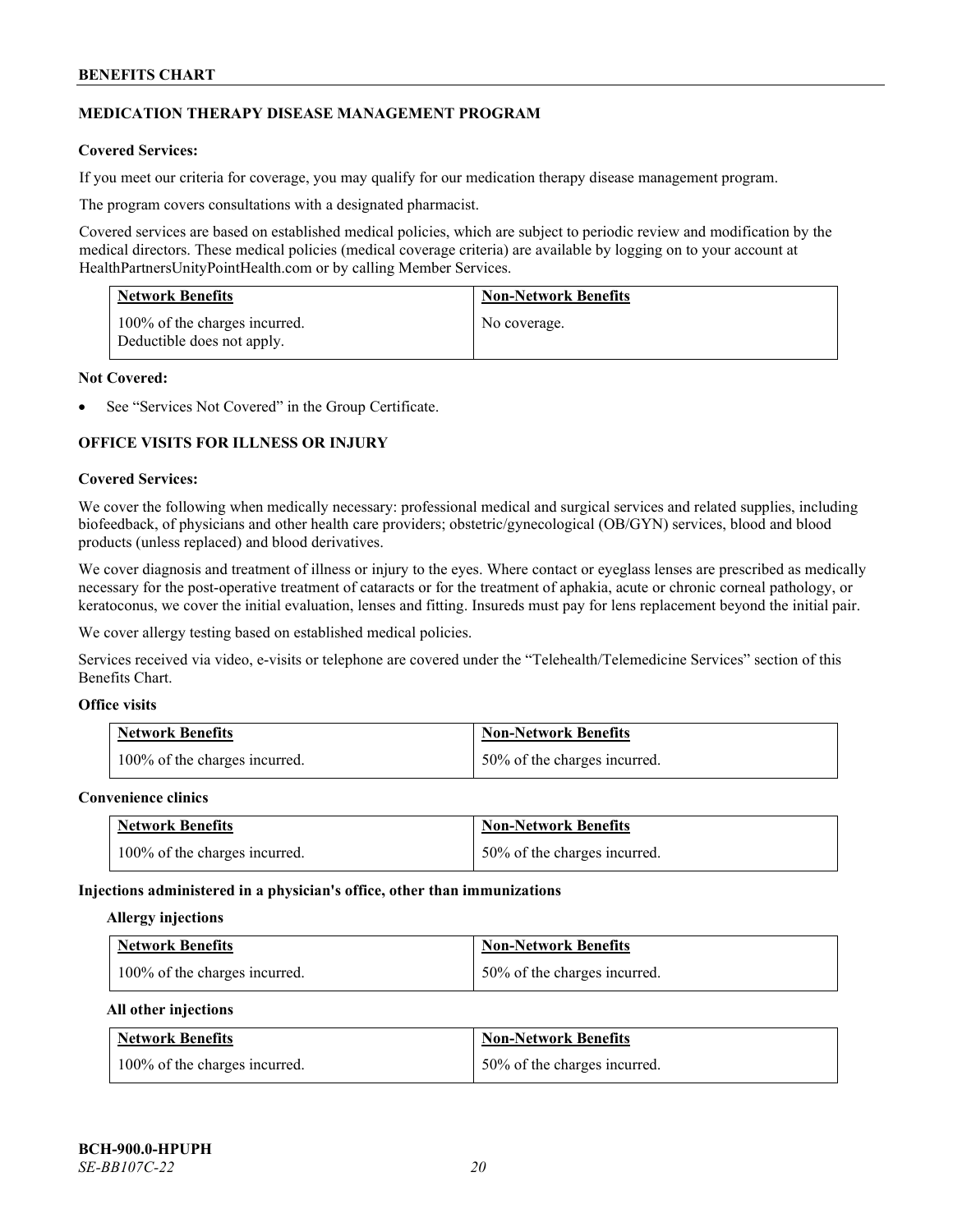# **Not Covered:**

- Court ordered treatment.
- See "Services Not Covered" in the Group Certificate.

# **PEDIATRIC EYEWEAR**

# **Covered Services:**

We cover pediatric eyewear for children.

Routine eye exams are covered under the "Preventive Services" section of this Benefits Chart.

| <b>Network Benefits</b>       | <b>Non-Network Benefits</b> |
|-------------------------------|-----------------------------|
| 100% of the charges incurred. | No coverage.                |

# **Limitations:**

- Coverage under this provision will continue until the end of the month in which the child turns age 19.
- Limited to one of the following per calendar year:
	- o one pair of eyeglasses, including one set of prescription lenses, frames from our designated eyewear collection, and anti-scratch coating; or
	- o one pair of non-disposable contact lenses; or
	- a one-year supply of disposable contact lenses.
- Contact lens fittings are limited to two per calendar year.

# **Not Covered:**

- Frames that are not included in our designated eyewear collection. However, one pair of lenses will be covered if an insured chooses frames outside our designated eyewear collection.
- More than one pair of lenses or frames or non-disposable contacts per calendar year, regardless of the reason. This includes replacement of eyeglasses or contact lenses due to loss, breakage, theft, or change in prescription.
- Safety glasses or goggles for sports or vocational reasons.
- Upgrades including, but not limited to, UV protection and no-line multifocal lenses.
- See "Services Not Covered" in the Group Certificate.

# **PHYSICAL THERAPY, OCCUPATIONAL THERAPY AND SPEECH THERAPY**

# **Covered Services:**

We cover the following physical therapy, occupational therapy and speech therapy services:

- Medically necessary rehabilitative care to correct the effects of illness or injury.
- Habilitative care rendered for congenital, developmental or medical conditions which have significantly limited the successful initiation of normal speech and normal motor development.

Massage therapy which is performed in conjunction with other treatment/modalities by a physical or occupational therapist, is part of a prescribed treatment plan and is not billed separately is covered.

We cover services provided in a clinic. We also cover physical therapy provided in an outpatient hospital facility. To see the benefit level for inpatient hospital or skilled nursing facility services, see benefits under the "Inpatient Hospital and Skilled Nursing Facility Services" section in this Benefits Chart.

# **Rehabilitative care**

| <b>Network Benefits</b>       | <b>Non-Network Benefits</b>  |
|-------------------------------|------------------------------|
| 100% of the charges incurred. | 50% of the charges incurred. |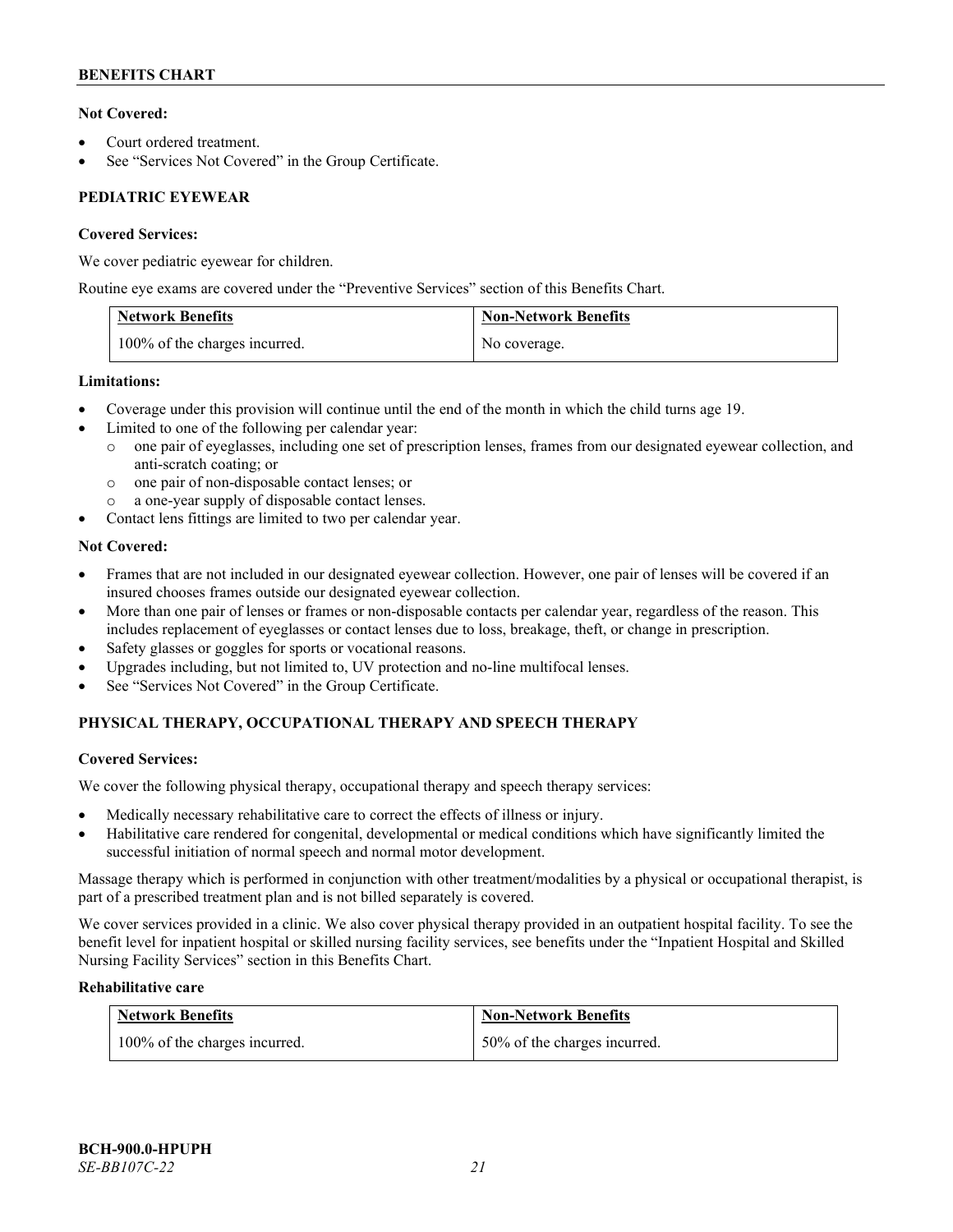#### **Habilitative care**

| <b>Network Benefits</b>       | <b>Non-Network Benefits</b>  |
|-------------------------------|------------------------------|
| 100% of the charges incurred. | 50% of the charges incurred. |

### **Not Covered:**

- Massage therapy for the purpose of comfort or convenience of the insured.
- See "Services Not Covered" in the Group Certificate.

# **PRE-DIABETES DISEASE MANAGEMENT PROGRAM**

#### **Covered Services:**

If you meet our criteria for coverage, you may qualify for the Pre-diabetes Disease Management program through Omada Health. The program covers group health coaching which focuses on weight loss, exercise, behavior modification and health education at select locations determined by the plan.

| Network Benefits                                            | <b>Non-Network Benefits</b> |
|-------------------------------------------------------------|-----------------------------|
| 100% of the charges incurred.<br>Deductible does not apply. | Not applicable.             |

#### **Not Covered:**

See "Services Not Covered" in the Group Certificate.

# **PRESCRIPTION DRUG SERVICES**

#### **Covered Services:**

We cover prescription drugs and medications, which can be self-administered or are administered in a physician's office. We cover off-label use of formulary drugs to treat cancer if the drug is recognized for the treatment of cancer in an authoritative compendia used by the Medicare program and when an appropriate level of evidence or medical necessity is met.

#### **For Network Benefits, drugs and medications must be obtained at a Network Pharmacy.**

**If a copayment is required, you must pay one copayment for each 31-day supply, or portion thereof, unless otherwise indicated below.**

# **Outpatient drugs (except as specified below)**

# **Drugs on the Preventive Drug List**

| <b>Network Benefits</b>                                                                                                                        | <b>Non-Network Benefits</b>  |
|------------------------------------------------------------------------------------------------------------------------------------------------|------------------------------|
| Generic formulary drugs from the Preventive Drug List<br>are covered at 100% of the charges incurred.                                          | 50% of the charges incurred. |
| Brand name formulary drugs from the Preventive Drug<br>List are covered at 100% of the charges incurred,<br>subject to your copayment of \$60. |                              |
| In no event will your cost for a formulary insulin drug<br>exceed \$25.                                                                        |                              |
| Deductible does not apply.                                                                                                                     |                              |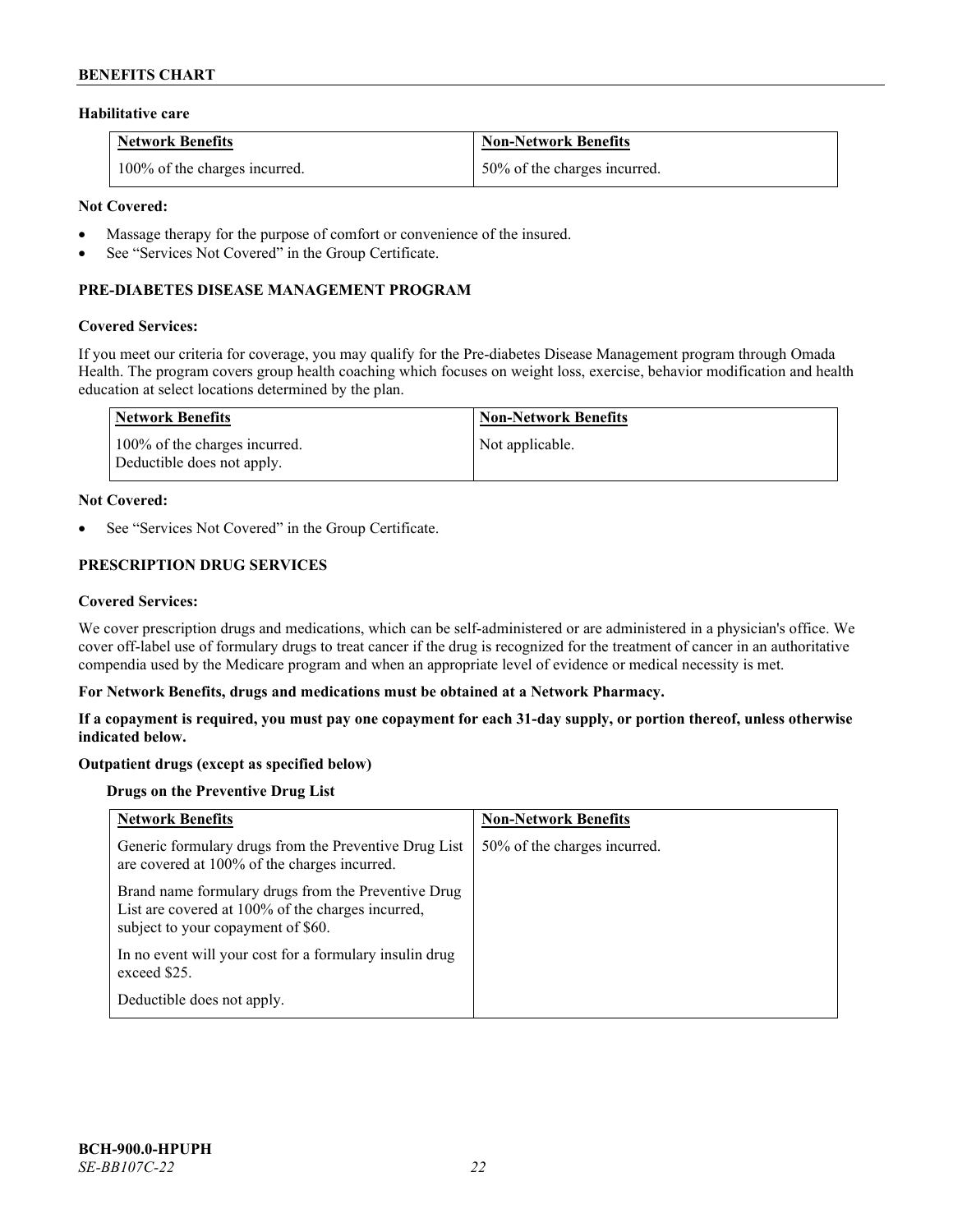# **All other drugs**

| <b>Network Benefits</b>                                                   | <b>Non-Network Benefits</b>  |
|---------------------------------------------------------------------------|------------------------------|
| All other formulary drugs are covered at 100% of the<br>charges incurred. | 50% of the charges incurred. |
| Non-formulary drugs are covered at 80% of the<br>charges incurred.        |                              |
| Deductible applies.                                                       |                              |

# **Mail order drugs**

| <b>Network Benefits</b>                                                                                                                                                                                                                               | <b>Non-Network Benefits</b>                                                                                                |
|-------------------------------------------------------------------------------------------------------------------------------------------------------------------------------------------------------------------------------------------------------|----------------------------------------------------------------------------------------------------------------------------|
| For your convenience, you may also get up to a 93-day<br>supply of outpatient prescription drugs that can be self-<br>administered through the designated mail order service.<br>Specialty drugs are not available through the mail order<br>service. | Mail order drugs are only available through the<br>designated mail order service.<br>See Network mail order drugs benefit. |

# **Specialty drugs that are self-administered**

| <b>Network Benefits</b>                                                                                                                    | <b>Non-Network Benefits</b> |
|--------------------------------------------------------------------------------------------------------------------------------------------|-----------------------------|
| 100% of the charges incurred.                                                                                                              | No coverage.                |
| For Network Benefits, specialty drugs are limited to<br>drugs on the specialty drug list and must be obtained<br>from a designated vendor. |                             |

# **Drugs for treatment of growth deficiency**

| <b>Network Benefits</b>                                                                                                                            | <b>Non-Network Benefits</b>  |
|----------------------------------------------------------------------------------------------------------------------------------------------------|------------------------------|
| 100% of the charges incurred.                                                                                                                      | 50% of the charges incurred. |
| For Network Benefits, growth deficiency drugs are<br>limited to drugs on the specialty drug list and must be<br>obtained from a designated vendor. |                              |

**Tobacco cessation drugs are covered for all FDA-approved tobacco cessation drugs (including over-the-counter drugs) for a minimum of 90 days.** Must be prescribed by a physician or legally authorized health care provider and purchased at a pharmacy.

| <b>Network Benefits</b>                                     | <b>Non-Network Benefits</b>  |
|-------------------------------------------------------------|------------------------------|
| 100% of the charges incurred.<br>Deductible does not apply. | 50% of the charges incurred. |

# **Contraceptive drugs**

| <b>Network Benefits</b>                                                                                                                                         | <b>Non-Network Benefits</b>  |
|-----------------------------------------------------------------------------------------------------------------------------------------------------------------|------------------------------|
| 100% of the charges incurred for formulary drugs.<br>Deductible does not apply.                                                                                 | 50% of the charges incurred. |
| If a physician requests that a non-formulary<br>contraceptive drug be dispensed as written, the drug<br>will be covered at 100%, not subject to the deductible. |                              |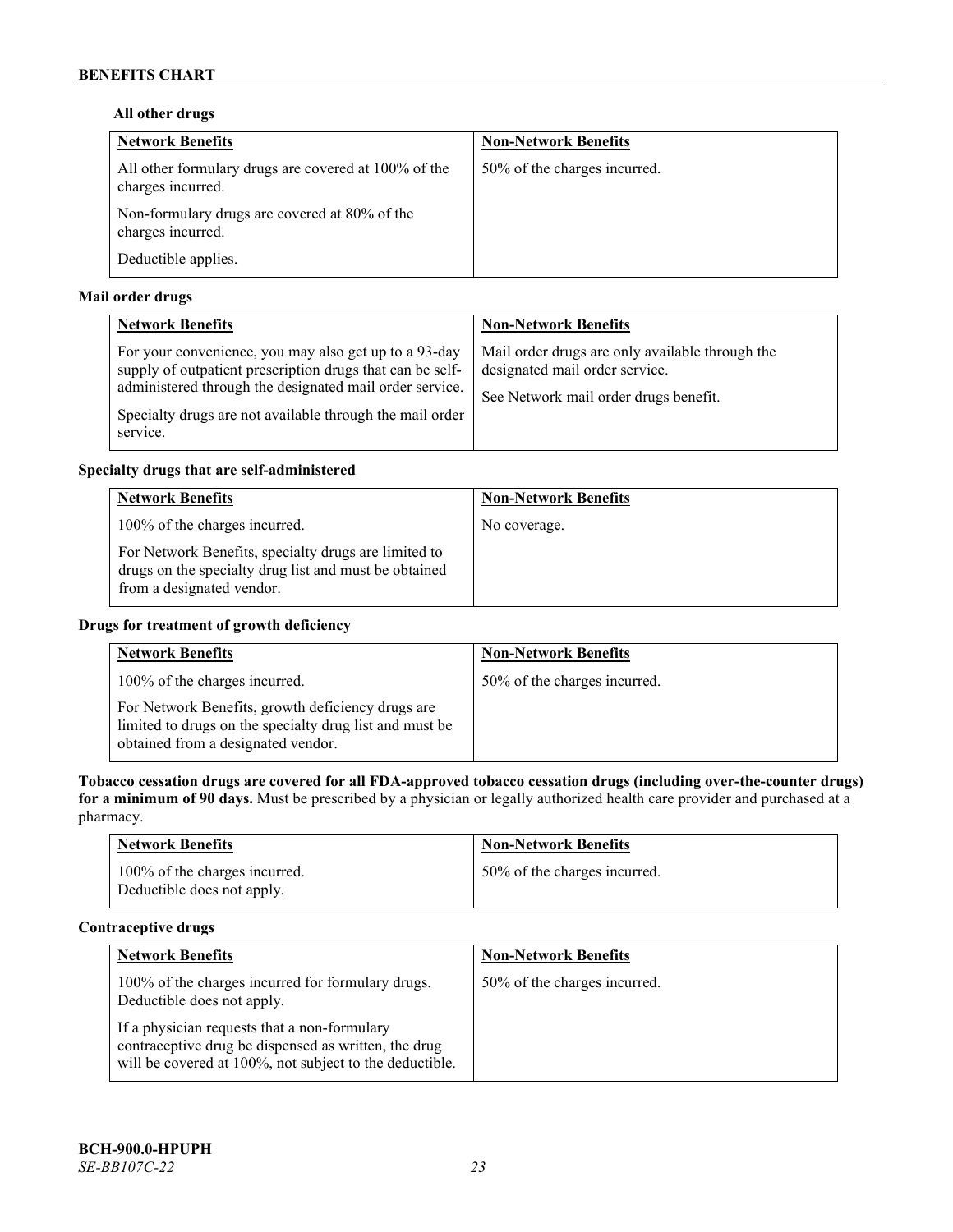**ACA preventive medications.** We cover preventive medications currently recommended by USPSTF with an A or B rating if they are prescribed by your medical provider and they are listed on our Commercial ACA Preventive Drug List. Preventive medications are subject to periodic review and modification. Changes would be effective in accordance with the federal rules and reflected in our current medical coverage criteria for preventive care services.

| <b>Network Benefits</b>                                     | <b>Non-Network Benefits</b>  |
|-------------------------------------------------------------|------------------------------|
| 100% of the charges incurred.<br>Deductible does not apply. | 50% of the charges incurred. |

#### **Limitations:**

- Certain drugs may require prior authorization as indicated on the formulary. We may require prior authorization for the drug and also the site where the drug will be provided. Certain drugs are subject to our utilization review process and quantity limits as indicated on our formulary.
- Certain non-formulary drugs require prior authorization. In addition, certain drugs may be subject to any quantity limits applied as part of our trial program. The trial drug program applies to new prescriptions for certain drugs which have high toxicity, low tolerance, high costs and/or high potential for waste. Trial drugs are indicated on the formulary and/or the specialty drug list. Your first fill of a trial drug may be limited to less than a month supply. If the drug is well tolerated and effective, you will receive the remainder of your first month supply.
- If an insured requests a brand name drug when there is a generic equivalent, the brand name drug will be covered up to the charge that would apply to the generic drug, minus any required copayment. If a physician requests that a brand name drug be dispensed as written, the drug will be paid at the non-formulary benefit.
- We may require insureds to try over-the-counter (OTC) drug alternatives before approving more costly formulary prescription drugs.
- Unless otherwise specified in the "Prescription Drug Services" section, you may receive up to a 31-day supply per prescription.
- A 93-day supply will be covered and dispensed only at pharmacies that participate in our extended day supply program.
- New prescriptions to treat certain chronic conditions are limited to a 31-day supply.
- No more than a 31-day supply of specialty drugs will be covered and dispensed at a time, unless it is a manufacturer supplied drug that cannot be split that supplies the insured with more than a 31-day supply.

# **Not Covered:**

- Replacement of prescription drugs, medications, equipment and supplies due to loss, damage or theft.
- Nonprescription (over the counter) drugs or medications, including, but not limited to, vitamins, supplements, homeopathic remedies, and non-FDA approved drugs, unless listed on the formulary and prescribed by a physician or legally authorized health care provider under applicable state and federal law. We cover off-label use of drugs to treat cancer as specified in the "Prescription Drug Services" section of this Benefits Chart. This exclusion does not include over-the-counter contraceptives for women as allowed under the Affordable Care Act when the insured obtains a prescription for the item. In addition, if the insured obtains a prescription, this exclusion does not include aspirin to prevent cardiovascular disease for men and women of certain ages; folic acid supplements for women who may become pregnant; fluoride chemoprevention supplements for children without fluoride in their water source; and iron supplements for children ages 6-12 months old who are at risk for anemia.
- All drugs used for sexual dysfunction.
- Fertility drugs.
- Medical cannabis.
- Drugs on the Excluded Drug List. The Excluded Drug List includes select drugs within a therapy class that are not eligible for coverage. This includes drugs that may be excluded for certain indications. The Excluded Drug List is available a[t HealthPartnersUnityPointHealth.com.](https://www.healthpartnersunitypointhealth.com/)
- Drugs that are newly approved by the FDA until they are reviewed and approved by HealthPartners UnityPoint Health Pharmacy and Therapeutics Committee.
- Medical devices approved by the FDA will not be covered under the "Prescription Drug Services" section unless they are on our formulary. Covered medical devices are generally submitted and reimbursed under your medical benefits.
- See "Services Not Covered" in the Group Certificate.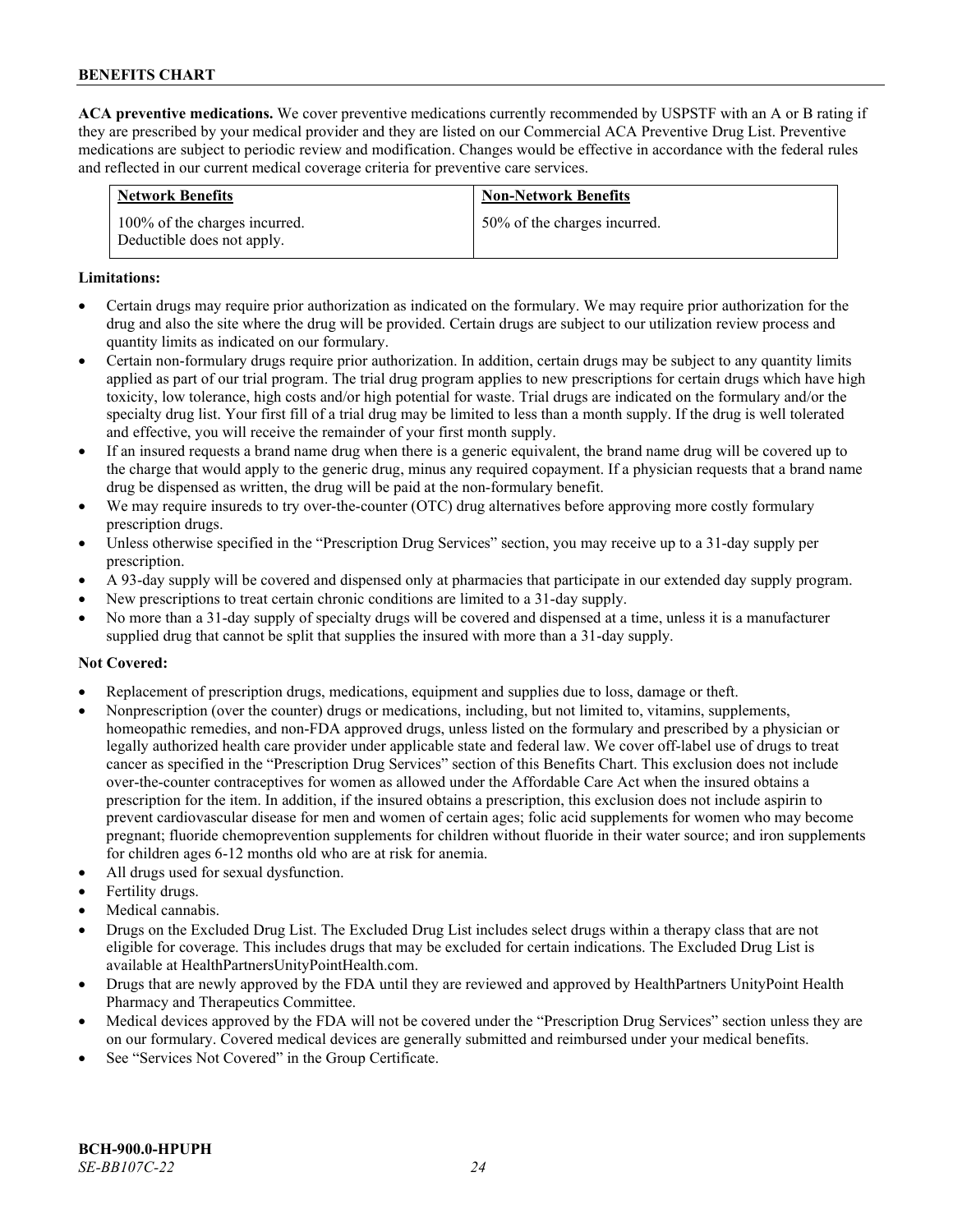# **PREVENTIVE SERVICES**

### **Applicable definitions:**

**Routine preventive services** are routine healthcare services that include screenings, check-ups and counseling to prevent illness, disease or other health problems before symptoms occur.

**Diagnostic services** are services to help a provider understand your symptoms, diagnose illness and decide what treatment may be needed. They may be the same services that are listed as preventive services, but they are being used as diagnostic services. Your provider will determine if these services are preventive or diagnostic. These services are not preventive if received as part of a visit to diagnose, manage or maintain an acute or chronic medical condition, illness or injury. When that occurs, unless otherwise indicated below, standard deductibles, copayments or coinsurance apply.

#### **Covered Services:**

We cover preventive services which meet any of the requirements under the Affordable Care Act (ACA) shown in the bulleted items below. These preventive services are covered at 100% under the network benefits with no deductible, copayments or coinsurance. If a preventive service is not required by the ACA and it is covered at a lower benefit level, it will be specified below. Preventive benefits mandated under the ACA are subject to periodic review and modification. Changes would be effective in accordance with the federal rules. Preventive services mandated by the ACA include:

- Evidence-based items or services that have in effect a rating of A or B in the current recommendations of the United States Preventive Services Task Force with respect to the individual;
- Immunizations for routine use in children, adolescents and adults that have in effect a recommendation from the Advisory Committee on Immunization Practices of the Centers for Disease Control and Prevention with respect to the individual;
- With respect to infants, children and adolescents, evidence-informed preventive care and screenings provided for in comprehensive guidelines supported by the Health Resources and Services Administration; and
- With respect to women, preventive care and screenings provided for in comprehensive guidelines supported by the Health Resources and Services Administration.

Covered services are based on established medical policies, which are subject to periodic review and modification by the medical or dental directors. These medical policies (medical coverage criteria) are available by calling Member Services, or logging on to your account at [HealthPartnersUnityPointHealth.com.](https://www.healthpartnersunitypointhealth.com/)

# **ACA and state mandated preventive services are covered as follows:**

**Routine health exams and periodic health assessments.** A physician or health care provider will counsel you as to how often health assessments are needed based on age, sex and health status. This includes screening and counseling for tobacco use and all FDA approved tobacco cessation medications including over-the-counter drugs (as shown in the "Prescription Drug Services" section).

| <b>Network Benefits</b>                                     | <b>Non-Network Benefits</b>  |
|-------------------------------------------------------------|------------------------------|
| 100% of the charges incurred.<br>Deductible does not apply. | 50% of the charges incurred. |

**Child health supervision services.** This includes pediatric preventive services such as newborn screenings, appropriate immunizations (including HPV immunizations), developmental assessments and laboratory services appropriate to the age of the child from birth to 72 months and appropriate immunizations to age 18.

| <b>Network Benefits</b>                                     | <b>Non-Network Benefits</b>  |
|-------------------------------------------------------------|------------------------------|
| 100% of the charges incurred.<br>Deductible does not apply. | 50% of the charges incurred. |

#### **Routine prenatal care and exams**

| <b>Network Benefits</b>                                     | <b>Non-Network Benefits</b>  |
|-------------------------------------------------------------|------------------------------|
| 100% of the charges incurred.<br>Deductible does not apply. | 50% of the charges incurred. |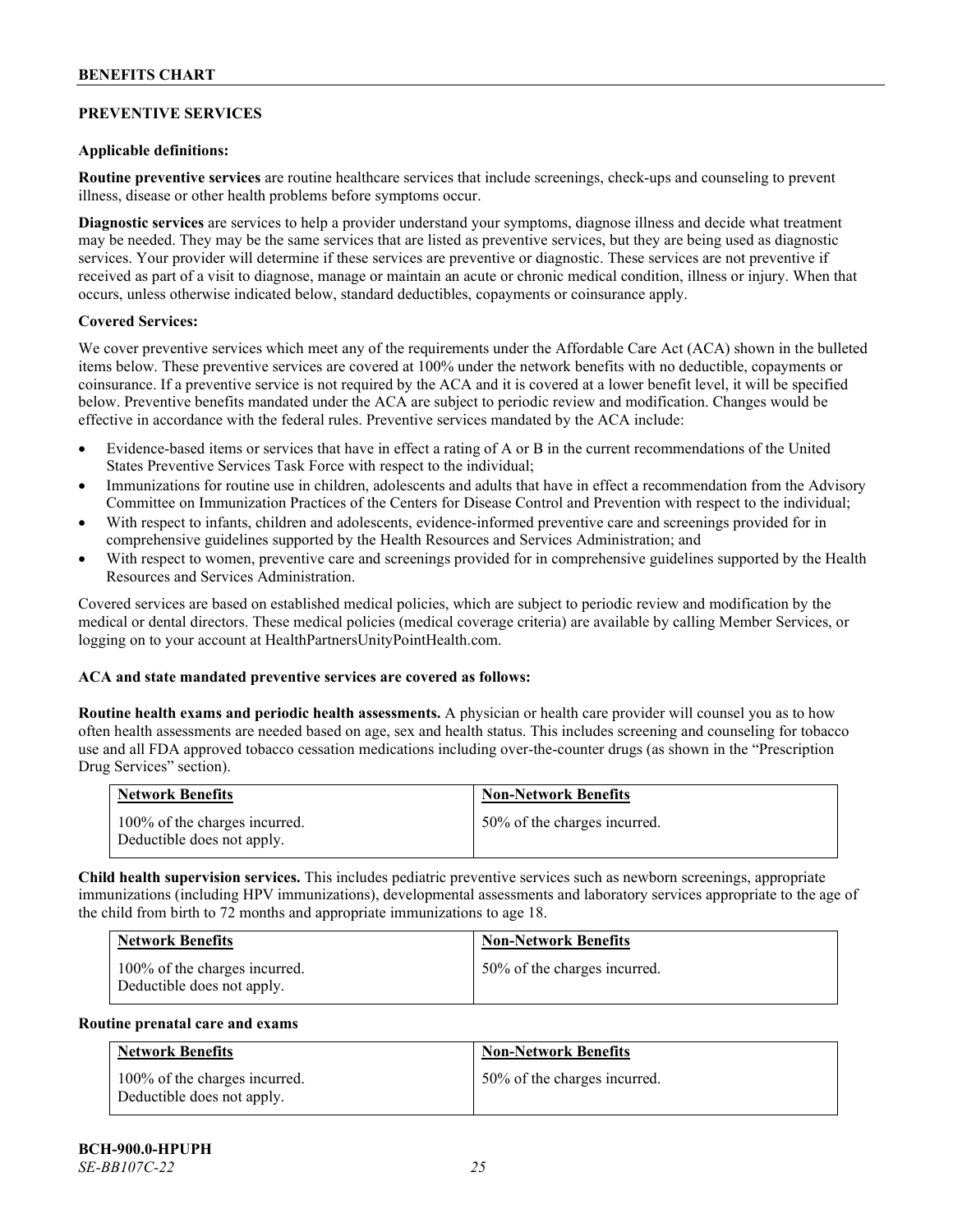**Routine postnatal care.** This includes health exams, assessments, education and counseling relating to the period immediately after childbirth.

| <b>Network Benefits</b>                                     | <b>Non-Network Benefits</b>  |
|-------------------------------------------------------------|------------------------------|
| 100% of the charges incurred.<br>Deductible does not apply. | 50% of the charges incurred. |

**Routine screening procedures for cancer.** This includes colorectal screening or other cancer screenings recommended by the USPSTF with an A or B rating. Women's preventive health services below describe additional routine screening procedures for cancer.

| <b>Network Benefits</b>                                     | <b>Non-Network Benefits</b>  |
|-------------------------------------------------------------|------------------------------|
| 100% of the charges incurred.<br>Deductible does not apply. | 50% of the charges incurred. |

**Professional voluntary family planning services.** This includes services to prevent or delay a pregnancy, including counseling and education. Services must be provided by a licensed provider.

| <b>Network Benefits</b>                                     | <b>Non-Network Benefits</b>  |
|-------------------------------------------------------------|------------------------------|
| 100% of the charges incurred.<br>Deductible does not apply. | 50% of the charges incurred. |

#### **Adult immunizations**

| <b>Network Benefits</b>                                     | <b>Non-Network Benefits</b>  |
|-------------------------------------------------------------|------------------------------|
| 100% of the charges incurred.<br>Deductible does not apply. | 50% of the charges incurred. |

**Women's preventive health services.** This includes mammograms, screenings for cervical cancer (pap smears), breast pumps, human papillomavirus (HPV) testing, counseling for sexually transmitted infections, counseling and screening for human immunodeficiency virus (HIV), and all FDA approved contraceptive methods as prescribed by a doctor, sterilization procedures, education and counseling (see the "Prescription Drug Services" section for coverage of oral contraceptive drugs). For women whose family history is associated with an increased risk for BRCA1 or BRCA2 gene mutations, we cover genetic counseling and BRCA screening without cost sharing, if appropriate and as determined by a physician.

| <b>Network Benefits</b>                                     | <b>Non-Network Benefits</b>  |
|-------------------------------------------------------------|------------------------------|
| 100% of the charges incurred.<br>Deductible does not apply. | 50% of the charges incurred. |

**Obesity screening and management.** We cover obesity screening and counseling for all ages during a routine preventive care exam. If you are age 18 or older and have a body mass index of 30 or more, we also cover intensive obesity management to help you lose weight. Your primary care doctor can coordinate these services.

| <b>Network Benefits</b>                                     | <b>Non-Network Benefits</b>  |
|-------------------------------------------------------------|------------------------------|
| 100% of the charges incurred.<br>Deductible does not apply. | 50% of the charges incurred. |

# **In addition to any ACA or state mandated preventive services referenced above, we cover the following eligible services:**

# **Routine eye and hearing exams**

| <b>Network Benefits</b>                                     | <b>Non-Network Benefits</b>  |
|-------------------------------------------------------------|------------------------------|
| 100% of the charges incurred.<br>Deductible does not apply. | 50% of the charges incurred. |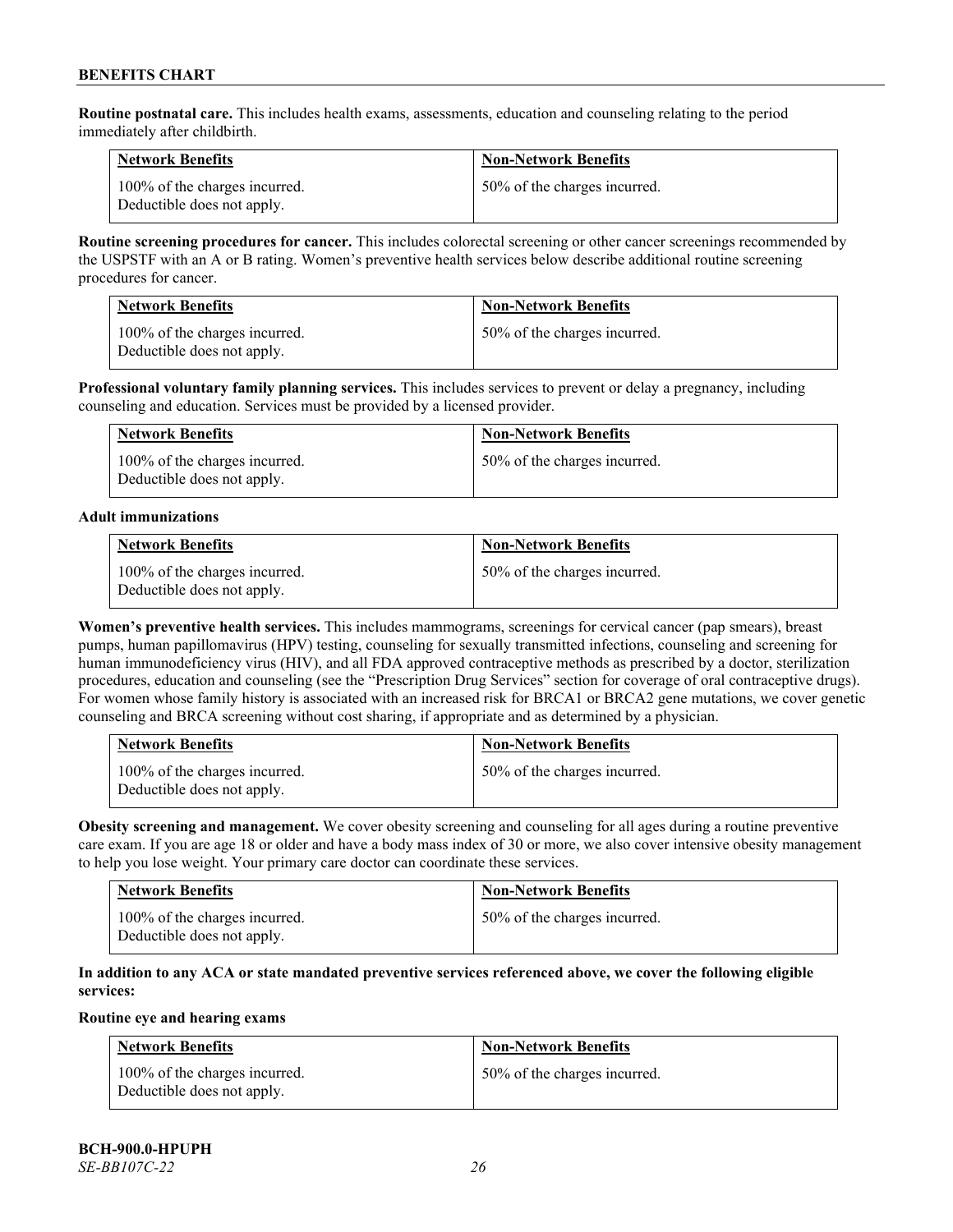**Ovarian cancer surveillance tests for women who are at risk. "At risk for ovarian cancer" means (1) having a family** history that includes any of the following: one or more first-degree or second-degree relatives with ovarian cancer, clusters of female relatives with breast cancer or nonpolyposis colorectal cancer; or (2) testing positive for BRCA1 or BRCA2 mutations. "Surveillance tests for ovarian cancer" means annual screening using: CA-125 serum tumor marker testing, transvaginal ultrasound, pelvic examination or other proven ovarian cancer screening tests currently being evaluated by the federal Food and Drug Administration or by the National Cancer Institute.

| <b>Network Benefits</b>                               | <b>Non-Network Benefits</b>                           |
|-------------------------------------------------------|-------------------------------------------------------|
| Coverage level is same as corresponding Network       | Coverage level is same as corresponding Non-Network   |
| Benefits, depending on type of service provided, such | Benefits, depending on type of service provided, such |
| as Diagnostic Imaging Services, Laboratory Services   | as Diagnostic Imaging Services, Laboratory Services   |
| Office Visits for Illness or Injury or Preventive     | Office Visits for Illness or Injury or Preventive     |
| Services.                                             | Services.                                             |

#### **Peak flow meters for insureds diagnosed with asthma. Must be prescribed by a licensed provider.**

| <b>Network Benefits</b>                                     | <b>Non-Network Benefits</b>  |
|-------------------------------------------------------------|------------------------------|
| 100% of the charges incurred.<br>Deductible does not apply. | 50% of the charges incurred. |

**Glucose meters prescribed by a licensed provider** (other than continuous glucose monitoring systems which are covered under the "Diabetic Equipment and Supplies" section in this Benefits Chart)

| <b>Network Benefits</b>                                                                        | <b>Non-Network Benefits</b>  |
|------------------------------------------------------------------------------------------------|------------------------------|
| 100% of the charges incurred.<br>Deductible does not apply.                                    | 50% of the charges incurred. |
| Glucose meters are limited to meters on the formulary<br>and must be obtained from a pharmacy. |                              |

### **Retinopathy screening for insureds diagnosed with diabetes**

| <b>Network Benefits</b>                                     | <b>Non-Network Benefits</b>  |
|-------------------------------------------------------------|------------------------------|
| 100% of the charges incurred.<br>Deductible does not apply. | 50% of the charges incurred. |

#### **Hemoglobin A1C testing for insureds diagnosed with diabetes**

| <b>Network Benefits</b>                                     | <b>Non-Network Benefits</b>  |
|-------------------------------------------------------------|------------------------------|
| 100% of the charges incurred.<br>Deductible does not apply. | 50% of the charges incurred. |

# **International normalized ratio (INR) testing for insureds diagnosed with liver disease and/or bleeding disorders**

| <b>Network Benefits</b>                                     | <b>Non-Network Benefits</b>  |
|-------------------------------------------------------------|------------------------------|
| 100% of the charges incurred.<br>Deductible does not apply. | 50% of the charges incurred. |

#### **Low-density lipoprotein (LDL) testing for insureds diagnosed with heart disease**

| <b>Network Benefits</b>                                     | <b>Non-Network Benefits</b>  |
|-------------------------------------------------------------|------------------------------|
| 100% of the charges incurred.<br>Deductible does not apply. | 50% of the charges incurred. |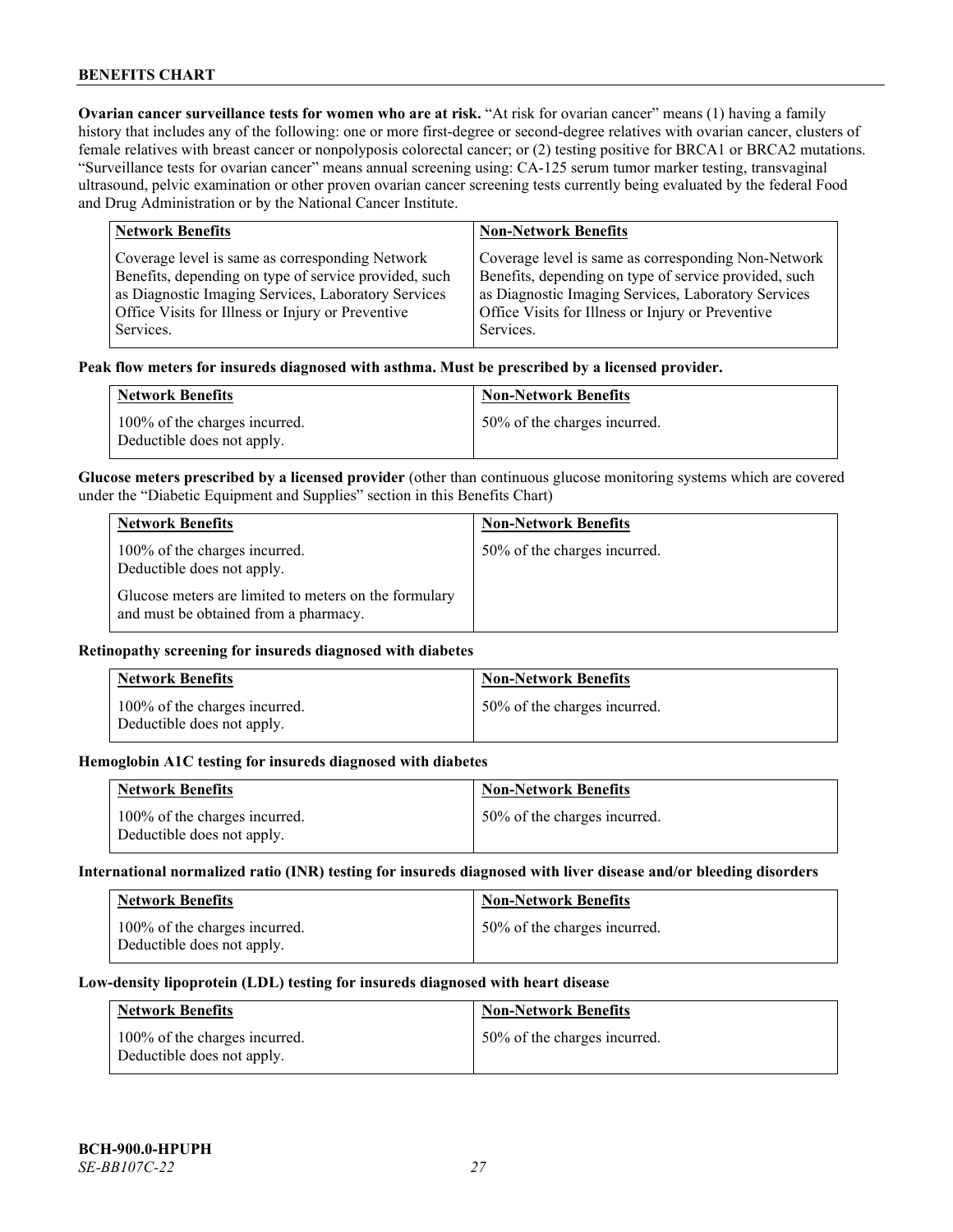### **Limitations:**

• Services are not preventive if received as part of a visit to diagnose, manage or maintain an acute or chronic medical condition, illness or injury. When that occurs, unless otherwise indicated above, standard deductibles, copayments or coinsurance apply.

#### **Not Covered:**

See "Services Not Covered" in the Group Certificate.

# **TELEHEALTH/TELEMEDICINE SERVICES**

#### **Definitions:**

**Telehealth, telemedicine, or virtual care.** This is a means of communication between a health care professional and a patient. This includes the use of secure electronic information, imaging, and communication technologies, including:

- interactive audio or audio-video
- interactive audio with store-and-forward technology
- chat-based and email-based systems
- physician-to-physician consultation
- patient education
- data transmission
- data interpretation
- digital diagnostics (algorithm-enabled diagnostic support)
- digital therapeutics (the use of personal health devices and sensors, either alone or in combination with conventional drug therapies, for disease prevention and management)

#### Services can be delivered:

Synchronously: the patient and health care professional are engaging with one another at the same time; or Asynchronously: the patient and health care professional engage with each other at different points in time.

**Telephone visits.** Live, synchronous, interactive encounters over the telephone between a patient and a healthcare provider.

**E-visit or chat-based visits.** Asynchronous online or mobile app encounters to discuss a patient's personal health information, vital signs, and other physiologic data or diagnostic images. The healthcare provider reviews and delivers a consultation, diagnosis, prescription or treatment plan after reviewing the patient's visit information.

**UnityPoint Health Virtual Care:** This is a virtual consult that you may use to receive a diagnosis and treatment for a variety of medical issues through secure video on your computer or phone. You may access the Virtual Care website at [unitypointvirtualcare.org.](https://unitypointvirtualcare.org/landing.htm)

**Virtuwell®.** This is an online service for you to receive a diagnosis and treatment for certain conditions, such as a cold, flu, ear pain and sinus infections. You may access the Virtuwell website at [Virtuwell.com.](https://www.virtuwell.com/)

**Video visits.** Live, synchronous, interactive encounters using secure web-based video between a patient and a healthcare provider.

#### **Covered Services:**

The Plan covers the following methods of receiving care for services that would be eligible under the Plan if the service were provided in person.

#### **Scheduled telephone visits**

| <b>Network Benefits</b>       | <b>Non-Network Benefits</b>  |
|-------------------------------|------------------------------|
| 100% of the charges incurred. | 50% of the charges incurred. |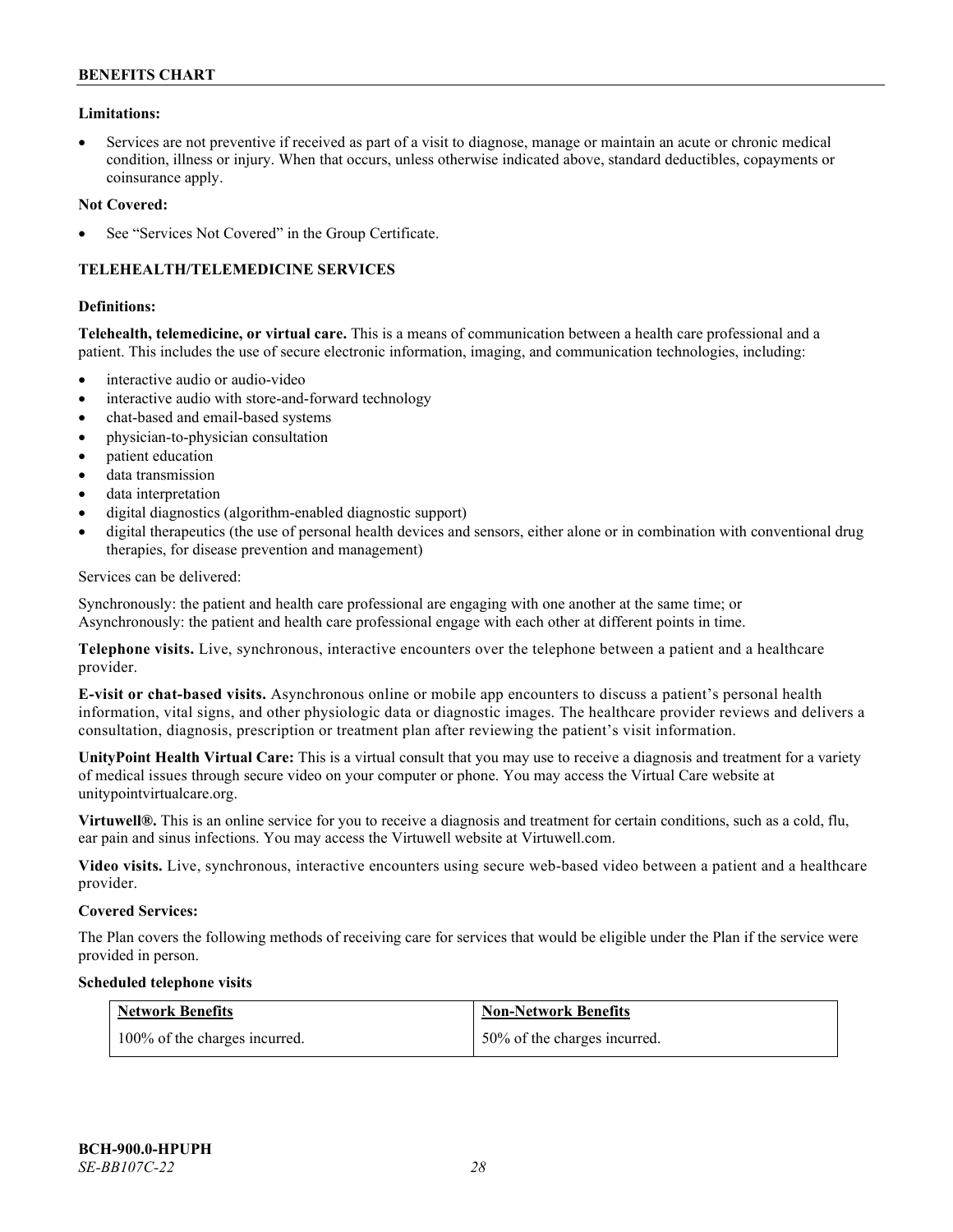# **E-visits**

#### **UnityPoint Health Virtual Care – available at [unitypointvirtualcare.org](http://www.unitypointvirtualcare.org/)**

| <b>Network Benefits</b>       | Non-Network Benefits |
|-------------------------------|----------------------|
| 100% of the charges incurred. | Not applicable.      |

#### **Access to online care through Virtuwell at [Virtuwell.com](http://www.virtuwell.com/)**

| <b>Network Benefits</b>       | Non-Network Benefits |
|-------------------------------|----------------------|
| 100% of the charges incurred. | Not applicable.      |

### **All other e-visits**

| <b>Network Benefits</b>       | Non-Network Benefits         |
|-------------------------------|------------------------------|
| 100% of the charges incurred. | 50% of the charges incurred. |

#### **Video visits**

| <b>Network Benefits</b>                                 | <b>Non-Network Benefits</b>                           |
|---------------------------------------------------------|-------------------------------------------------------|
| Coverage level is same as corresponding network         | Coverage level is same as corresponding Non-Network   |
| benefit, depending on type of service provided, such as | Benefits, depending on type of service provided, such |
| Office Visits for Illness or Injury, Inpatient or       | as Office Visits for Illness or Injury, Inpatient or  |
| Outpatient Hospital Services.                           | Outpatient Hospital Services.                         |

### **Not Covered:**

See "Services Not Covered" in the Group Certificate.

# **TRANSPLANT SERVICES**

# **Applicable definitions:**

**Autologous.** This is when the source of cells is from the individual's own marrow or stem cells.

**Allogeneic.** This is when the source of cells is from a related or unrelated donor's marrow or stem cells.

**Autologous bone marrow transplant.** This is when the bone marrow is harvested from the individual and stored. The patient undergoes treatment which includes tumor ablation with high-dose chemotherapy and/or radiation. The bone marrow is reinfused (transplanted).

**Allogeneic bone marrow transplant.** This is when the bone marrow is harvested from the related or unrelated donor and stored. The patient undergoes treatment which includes tumor ablation with high-dose chemotherapy and/or radiation. The bone marrow is reinfused (transplanted).

**Autologous/allogeneic stem cell support.** This is a treatment process that includes stem cell harvest from either bone marrow or peripheral blood, tumor ablation with high-dose chemotherapy and/or radiation, stem cell reinfusion, and related care. Autologous/allogeneic bone marrow transplantation and high dose chemotherapy with peripheral stem cell rescue/support are considered to be autologous/allogeneic stem cell support.

**Designated transplant center.** This is any health care provider, group or association of health care providers designated by us to provide services, supplies or drugs for specified transplants for our insureds.

**Transplant services.** This is transplantation (including retransplants) of the human organs or tissue listed below, including all related post-surgical treatment, follow-up care and drugs and multiple transplants for a related cause. Transplant services do not include other organ or tissue transplants or surgical implantation of mechanical devices functioning as a human organ, except surgical implantation of an FDA approved ventricular assist device (VAD) or total artificial heart, functioning as a temporary bridge to heart transplantation.

Prior authorization is required prior to consultation to support coordination of care and benefits.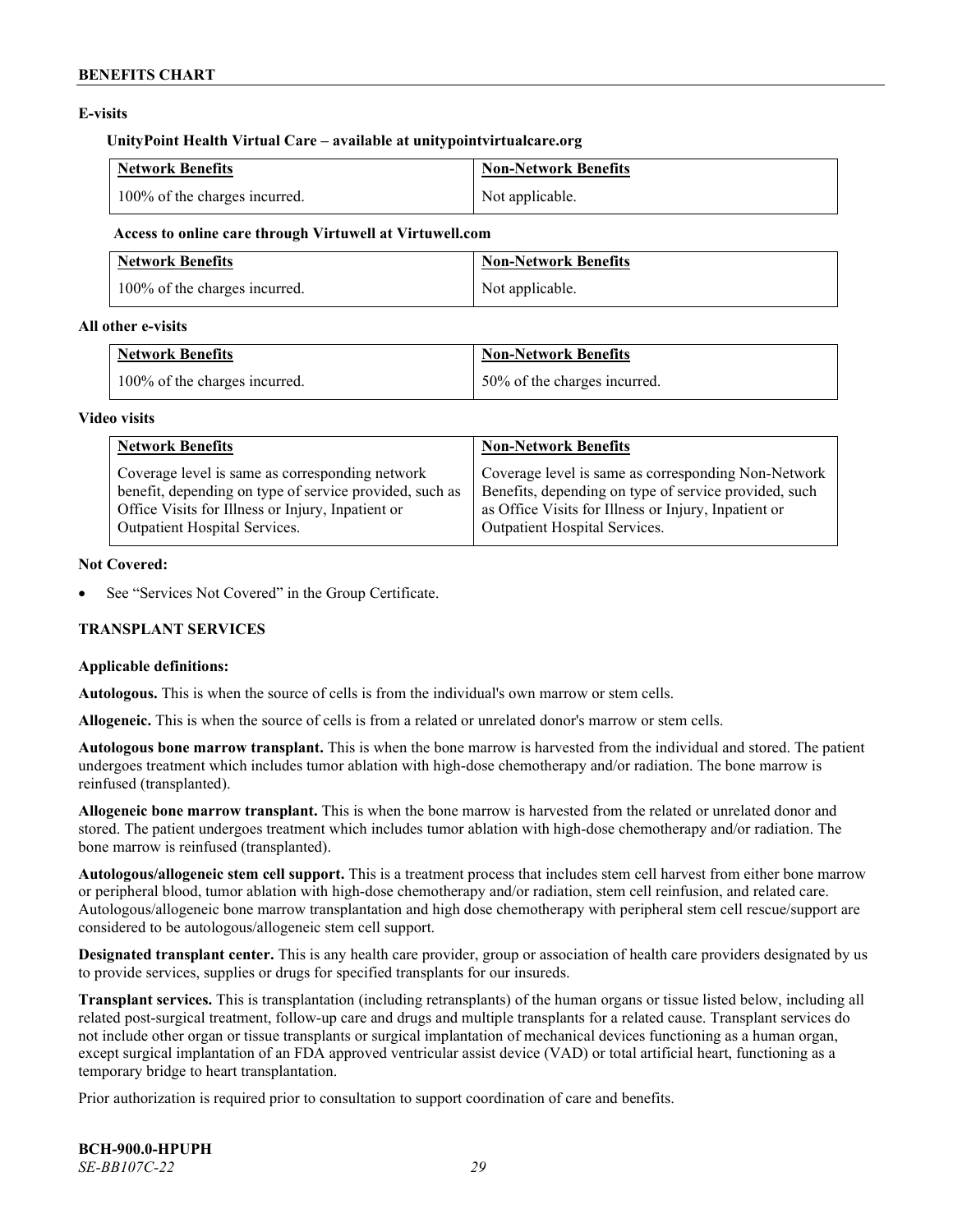# **Covered Services:**

We cover eligible transplant services (as defined above) while you are covered under this Benefits Chart. Transplants that will be considered for coverage are limited to the following:

- Kidney transplants for end-stage disease.
- Cornea transplants for end-stage disease.
- Heart transplants for end-stage disease.
- Lung transplants or heart/lung transplants for: (1) primary pulmonary hypertension; (2) Eisenmenger's syndrome; (3) endstage pulmonary fibrosis; (4) alpha 1 antitrypsin disease; (5) cystic fibrosis; and (6) emphysema.
- Liver transplants for: (1) biliary atresia in children; (2) primary biliary cirrhosis; (3) post-acute viral infection (including hepatitis A, hepatitis B antigen e negative and hepatitis C) causing acute atrophy or post-necrotic cirrhosis; (4) primary sclerosing cholangitis; (5) alcoholic cirrhosis; and (6) hepatocellular carcinoma.
- Allogeneic bone marrow transplants or peripheral stem cell support associated with high dose chemotherapy for: (1) acute myelogenous leukemia; (2) acute lymphocytic leukemia; (3) chronic myelogenous leukemia; (4) severe combined immunodeficiency disease; (5) Wiskott-Aldrich syndrome; (6) aplastic anemia; (7) sickle cell anemia; (8) non-relapsed or relapsed non-Hodgkin's lymphoma; (9) multiple myeloma; and (10) testicular cancer.
- Autologous bone marrow transplants or peripheral stem cell support associated with high-dose chemotherapy for: (1) acute leukemias; (2) non-Hodgkin's lymphoma; (3) Hodgkin's disease; (4) Burkitt's lymphoma; (5) neuroblastoma; (6) multiple myeloma; (7) chronic myelogenous leukemia; and (8) non-relapsed non-Hodgkin's lymphoma.
- Pancreas transplants for simultaneous pancreas-kidney transplants for diabetes, pancreas after kidney, living related segmental simultaneous pancreas kidney transplantation and pancreas transplant alone.

To receive Network Benefits, charges for transplant services must be incurred at a designated transplant center.

The transplant-related treatment provided, including expenses incurred for directly related donor services, shall be subject to and in accordance with the provisions, limitations, maximums and other terms of this Benefits Chart.

Medical and hospital expenses of the donor are covered only when the recipient is an insured and the transplant and directly related donor expenses have been prior authorized for coverage. Treatment of medical complications that may occur to the donor are not covered. Donors are not considered insureds, and are therefore not eligible for the rights afforded to insureds under the Group Certificate.

The list of eligible transplant services and coverage determinations are based on established medical policies, which are subject to periodic review and modifications by the medical director

| <b>Network Benefits</b>                          | <b>Non-Network Benefits</b>                          |  |
|--------------------------------------------------|------------------------------------------------------|--|
| See Network Inpatient Hospital Services benefit. | See Non-Network Inpatient Hospital Services benefit. |  |